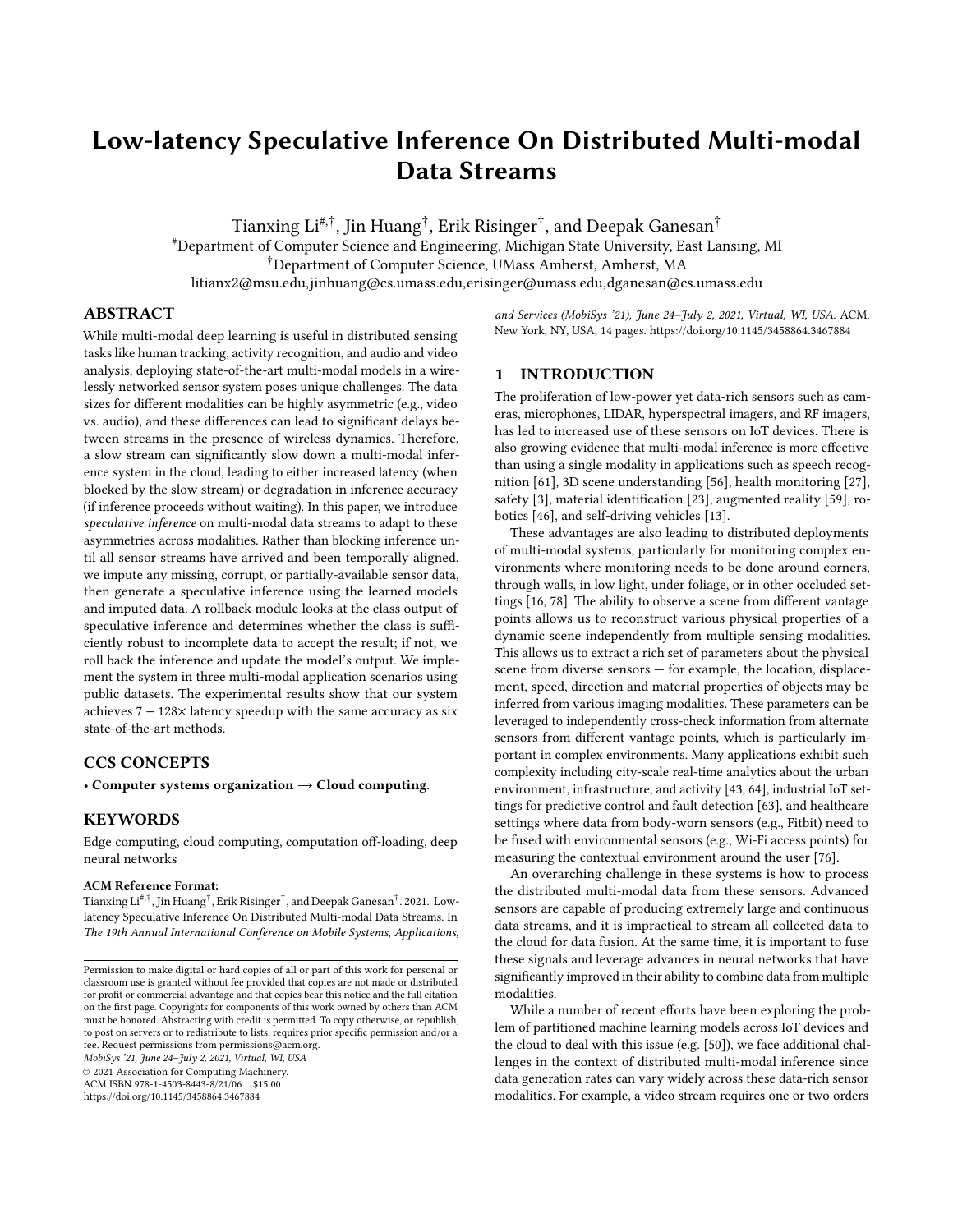of magnitude more bandwidth than an audio stream, even though both are considered rich sensors. The underlying assumption in existing data analytic pipelines, however, is that data from individual edge devices will arrive at roughly the same time. But in cases where audio and video streams from distributed nodes need to be fused, audio data about an event is likely to arrive much earlier than video data due to the smaller data size.

We currently have limited options to deal with such a scenario. A cloud-based inference system can either block the inference pipeline and wait for all inputs to be available or ignore the delay and force output by running inference over a subset of the expected sensor modalities (video in the above example). However, the former introduces indefinite inference latency, whereas the latter sacrifices accuracy and robustness. Our experimental results show that a naive blocking method for audio-video data fusion can lead to tens of seconds of inference latency in event detection, which is not acceptable for many real-time applications. If the cloud ignores the delay and executes incomplete data, accuracy drops can be substantial (up to 35% in our experiments), leading to erroneous decisions and poor user experience.

Existing approaches do not provide a complete solution to the above problem. For example, some efforts have been made to find optimal resource-accuracy trade-offs to reduce latency in singlemodality scenarios [\[29,](#page-12-7) [39,](#page-12-8) [84,](#page-13-9) [85\]](#page-13-10). These systems can find an optimal configuration by analyzing the impact of configurations/knobs (e.g., resolution) on resource consumption (e.g., bandwidth) and accuracy. However, these will all block inference when employed in a distributed multi-modal context  $-$  i.e., if one stream is much larger than the other or if wireless network bandwidth results in one data stream being more impacted than another, the slower stream blocks the entire inference pipeline. Frame sampling [\[85\]](#page-13-10) and top-K candidate-object detection [\[35\]](#page-12-9) minimize inference latency by reducing the bandwidth required to upload. However, accuracy suffers significantly with these approaches under poor network conditions. Retraining the deep learning model under varying network dynamics may achieve a better trade-off between accuracy and inference latency. However, such an approach often introduces high training overhead. Our experiment in Sec. [5](#page-6-0) shows that it can take several hundred hours (10 times higher than our system) to retrain inference models to account for delays in the data stream.

In this paper, we introduce speculative inference on multi-modal data streams to adapt to constrained bandwidth and unpredictable network dynamics. Unlike prior approaches, our system does not modify the deep learning models used in existing multi-modal applications but enables speculative execution of these models without waiting for all inputs to be completely available. Instead of blocking the inference pipeline, our system leverages the fact that different modalities are complementary (e.g., they can provide additional information measured from the same object) and correlate temporally to impute missing, corrupt, or partially-available sensor data, and then generate a speculative inference using the imputed data. We show that most classes are robust to such speculative inference over lower-fidelity data, and only a few classes are more sensitive to such imputation. Thus, rollback is only needed for a small subset of classification categories and can be sufficiently infrequent that average latency can be dramatically improved without compromising inference accuracy. When the inference results are determined

to be insufficiently accurate based on prior information, such as the sensitivity of different classification categories to data imputation and volume, our system rolls back the speculative inference and updates the model's output.

Instantiating our idea in practice requires that we address three challenges. First, it is difficult to fully reconstruct the missing data from one modality using only data from another modality due to differences in the underlying sensing principles and potentially discrepant dimensions of the data between modalities. Second, we need to design a computationally-efficient rollback module that can accurately detect when the speculative inference may be insufficiently accurate, which allows us to offer the best trade-off between accuracy and end-to-end latency. Third, we need to deal with the fact that IoT devices are often not well synchronized to a global clock, and timestamps generated on devices cannot be trusted due to clock drift. IoT devices have limited resources and are often duty-cycled; hence clock synchronization methods such as NTP are not ideal for these devices [\[52\]](#page-13-11). In addition, IoT devices are often equipped with low-cost clocks that can drift quickly and unpredictably, resulting in transient inaccuracy even if they are periodically re-synchronized.

Our system uses three core techniques to address these challenges. First, we use a conditional Generative Adversarial Network (GAN) model to reconstruct the intermediate features of the multi-modal model, which can be input directly to the multi-modal model to compute the speculative predictions. Second, to design a computationally-efficient rollback mechanism, we observe that many classification categories are more resilient to diminished data quality than others; thus, we only roll back speculative inferences for a subset of categories that are more sensitive to data quality considerations. Third, to align multi-modal data streams, we compute two sets of intermediate feature maps: one generated from a single modality only, and a series of intermediate feature maps generated from multiple modalities under a variety of delay configurations. We then align the data streams by minimizing the distance between the two sets of feature maps.

Contributions Our main contributions are as follows:

- We present a novel architecture for multi-modal models that enables speculative inference to adapt to fluctuating network bandwidth and asymmetry in data sizes between modalities.
- We propose techniques to effectively align data streams, impute the delayed data, compute speculative inference, and roll back when necessary.
- We implement the system in three multi-modal application scenarios using public datasets to examine the feasibility and performance of speculative inference on multi-modal data streams.
- Experimental results show that the system achieves 7−128× latency speedup with the same accuracy as six state-of-theart methods, enabling fast and accurate multi-modal learning under fluctuating network bandwidth.

## 2 THE CASE FOR SPECULATIVE INFERENCE

The notion of speculative inference is inspired by speculative execution in modern processors and OS kernels, which is highly effective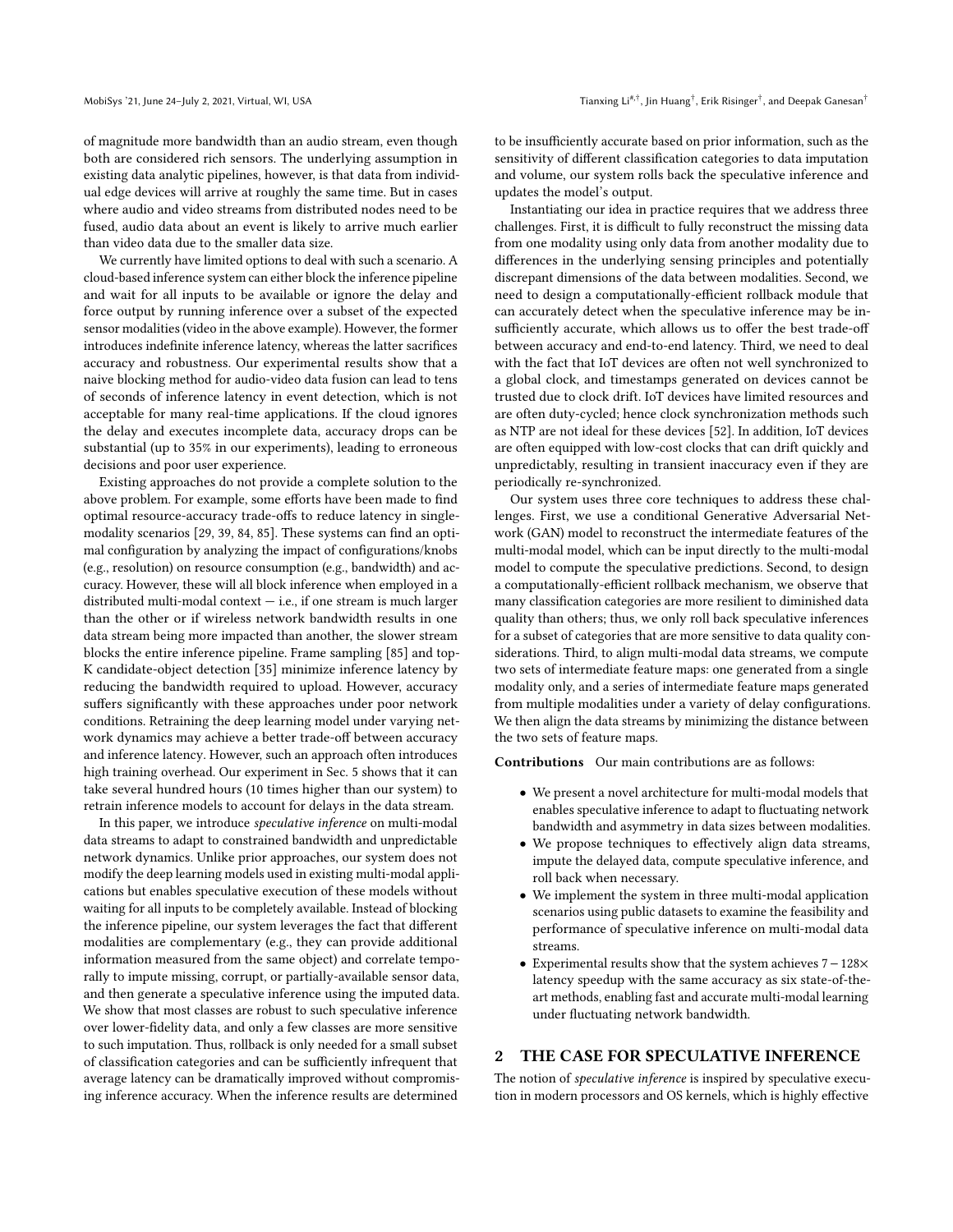at improving performance when different modules operate at different speeds [\[45,](#page-12-10) [57\]](#page-13-12). For example, the CPU is much faster than external physical memory, often executing hundreds of clock cycles before a required value becomes available. During the waiting time, instead of idling, the CPU tries to predict the direction of control flow, checkpoint the calling process's state, and speculatively execute the program based on the prediction. If the prediction is correct, the checkpoint will be removed; otherwise, the CPU will revert the register state to the stored checkpoint and retry the execution.

We observe that the fast and slow data streams in a distributed multi-modal fusion model are analogous to the CPU and memory in computer systems. When data from a fast stream has been received in the cloud, the inference pipeline does not need to stall waiting for the slow stream's data to arrive. Instead, it can use the fast stream's data together with partially received data from the slow stream to impute the rest of the slow stream's data. Then, the cloud can speculatively execute the inference pipeline using the predicted values. As with speculative execution, the speculative inference engine needs to check if the prediction is statistically correct or not, and re-execute the inference if incorrect.

#### 2.1 Challenges

There are several challenges to implementing the imputation-withrollback scheme that underlies the speculative inference concept.

The first key challenge is in the design of the rollback method. Unlike traditional speculative execution, there is no straightforward way to confirm whether the speculative inference is correct or not. The naïve way to check whether the speculation is accurate is to re-execute the inference when more data has arrived, but this is clearly impractical. Thus, the core challenge with rollback is gauging the accuracy of speculative predictions without re-executing the entire inference pipeline and doing so in a computationally efficient manner.

A second challenge is the design of an imputation method that is broadly applicable across different sensor modalities with different data sizes, different inference tasks, and unpredictable delays arising from dynamic network conditions. In addition, the imputation method should also be lightweight, since the practical deployment of speculative inference may not only be in the deep cloud, but also on more resource-constrained edge clouds and mobile devices.

A third challenge is that the speculative inference method should not make assumptions about the availability of accurate and synchronized timestamps from different devices, and should operate effectively despite time-synchronization errors. IoT devices are generally not tightly synchronized with a global clock, and timestamps on such devices may not be accurate due to clock drift or sensor failure. Because IoT devices are often battery-powered, clock synchronization frequency is low, and many devices may not implement synchronization at all [\[58\]](#page-13-13). Thus, a robust inference pipeline must tolerate and deal with typical levels of synchronization inaccuracy.

#### <span id="page-2-1"></span>2.2 Overview of Speculative Inference

We introduce speculative inference, which executes a multi-modal deep-learning pipeline without waiting for inputs from all modalities to be available. The system takes data from both fast and slow

<span id="page-2-0"></span>

Learning model Figure 1: An overview of our system, comprising data imputation, rollback, and data alignment modules.

Multimo

data streams as inputs, predicts features of the delayed data, speculatively executes the inference pipeline, and rolls back execution if the inference result is statistically likely to be wrong. Compared with state-of-the-art approaches [\[29,](#page-12-7) [35,](#page-12-9) [39,](#page-12-8) [84,](#page-13-9) [85\]](#page-13-10), our method further reduces inference latency while maintaining good accuracy.

Figure [1](#page-2-0) shows the main modules involved in speculative inference over a multi-stream, multi-modal data pipeline, including a data imputation module, a rollback module, and a data alignment module. The data imputation module leverages a conditional Generative Adversarial Network (GAN) to reconstruct features of any missing, corrupt, or partially-available sensor data. The rollback module provides a lightweight rollback mechanism that leverages the fact that many classification categories do not need data from all modalities to be present at high fidelity, and only a small number of categories are sensitive to the effects of speculative inference. The module, therefore, learns how robust the different classification categories are to the availability of data from different modalities, and triggers the rollback operation judiciously. The *data alignment* module aligns multi-modal data streams without using timestamps or injecting any synchronization pulses or frames, which is more general than state-of-the-art methods[\[1,](#page-12-11) [41,](#page-12-12) [86\]](#page-13-14). This module leverages a series of generative models to generate (a) intermediate features using the faster data stream (e.g., audio) only and (b) a series of intermediate features using both fast and slow data streams with different delay configurations. It aligns the two data streams by searching for the minimum  $L1$  distance between (a) and (b).

Applications: Speculative inference can benefit data-driven applications that involve the fusion of multi-modal data under latency constraints. Wirelessly networked distributed smart camera and microphone systems are common in security, automation, biometric and environmental applications [\[22,](#page-12-13) [81\]](#page-13-15). Speculative inference is an effective way to fuse such multi-modal signals in real-time while being robust to bandwidth differences. Wireless health is another domain where speculative inference can be useful. For example, an adverse health event detection system might fuse information from a body-worn sensor like a smartwatch and a remote monitoring sensor at home to determine the likelihood that a serious event has occurred [\[76\]](#page-13-7). Real-time actuation can also benefit from these techniques. For example, robotic navigation or grasping in occluded conditions can leverage multiple modalities from different vantage points to complete difficult tasks in complex environments [\[24\]](#page-12-14).

#### 3 DESIGN

Speculative inference on multi-modal data streams consists of three core modules — the data imputation module, the rollback module,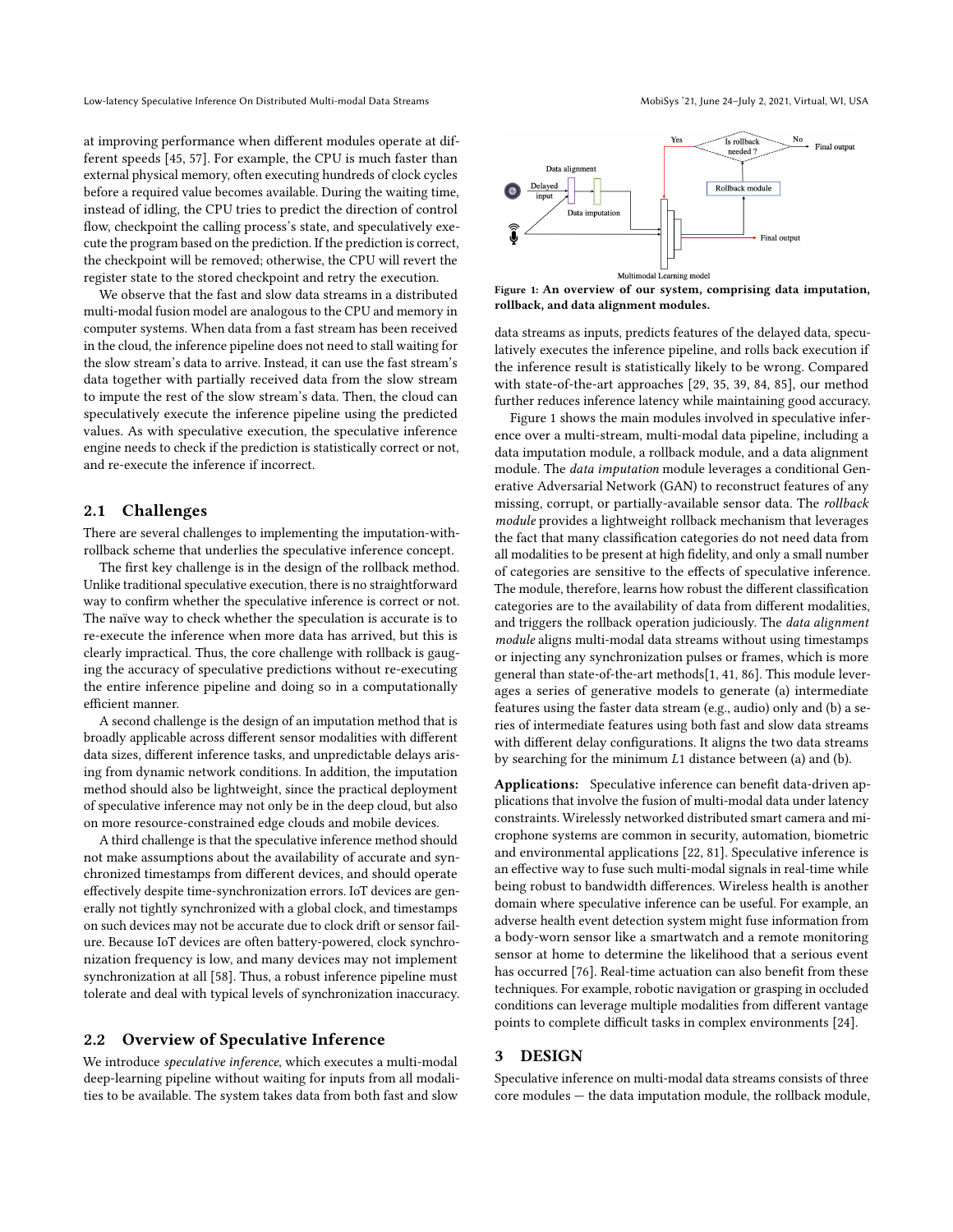and the data alignment module. Together, these modules optimize the accuracy of multi-model models while minimizing end-to-end latency under variable network dynamics.

We focus on the two-modality case (e.g., video and audio) because there is a dearth of distributed multi-modal datasets involving more than two modalities[\[8\]](#page-12-15). We expect that our methods will generalize to more modalities, but we leave this to future work when labeled datasets of such scenarios are more widely available. In this work, we assume that data from the two modalities is transmitted from two separate devices to the cloud using any common network protocol (e.g., TCP, UDP). We also assume that the IoT clocks are not always going to be time synchronized, either because time synchronization has been turned off to reduce resource usage or because the clock crystals used on these devices have a high driftrate, resulting in transient loss of synchronization.

#### <span id="page-3-3"></span>3.1 Data Imputation Module

We propose the use of a conditional GAN to predict the features of missing or delayed input data from one modality. A GAN trains two separate neural networks simultaneously: a generator  $G$  learns to map from a latent space to a data distribution of interest, and a discriminator learns to D distinguish between real samples and synthetic samples produced by the generator. To effectively train the generator, the discriminator provides feedback to the generator about the quality of the synthetic samples, and the generator imputes better samples to try to fool the discriminator. During training, the generator and the discriminator play a competitive game, resulting in synthetic samples that are very close to real samples. A vanilla generator usually takes a noise vector as input, but when conditioned generation is needed, the noise vector can be an explicit source [\[60\]](#page-13-16). The generator then leverages receptive fields to denoise and densify the input samples by referring to the generator's spatial or temporal contexts [\[51\]](#page-13-17). In our system, the generator leverages data from both fast and slow streams to learn and predict the features of one modality from the raw data of another.

Directly applying the GAN in our system does not work well due to the difference in data sizes and underlying sensing modalities. For example, a raw audio stream is a 2D vector and contains rich temporal information, whereas raw video is a 3D vector which contains rich spatial and temporal information. Also, the noise distributions of audio and video data are different due to inherent differences between the sensors and their respective noise sources. Therefore, training a GAN that is capable of generating realistic raw sensor data from partially received multi-modal sensor data is extremely challenging. Recent efforts have made some progress in generating images from audio signals [\[14,](#page-12-16) [74\]](#page-13-18). But the predicted images lose significant detail compared with the originals, which degrades performance in predictive applications.

To address this challenge, we propose to impute missing or incomplete data by generating intermediate feature maps, rather than attempting to generate realistic raw sensor data. This method is inspired by computer vision applications in which intermediate features from pre-trained deep neural networks are used to guide the generator in a GAN [\[9,](#page-12-17) [37,](#page-12-18) [75\]](#page-13-19). Figure [2](#page-3-0) illustrates a typical audio-visual multi-modal model that has been widely used in the computer vision and deep learning communities [\[32,](#page-12-19) [68\]](#page-13-20), which

<span id="page-3-0"></span>

Figure 2: A typical audiovisual multi-modal model. The learning layers  $f_{\emph{camera}}$  and  $f_{\emph{audio}}$  take the raw sensing data as input and compute intermediate feature maps  $\rm F_{\rm camera}$  and  $\rm F_{\rm audio}.$  Then the fusion layer  $g$  concatenates  $\rm F_{\rm camera}$  and  $\rm F_{\rm audio}$  to generate another intermediate feature map  $F_{concat}$ . Finally, the learning layer h uses  $F_{concat}$  to compute the inference class.

<span id="page-3-2"></span>

Figure 3: An overview of the data imputation module in our system. We first extract intermediate feature map F<sub>camera</sub> from a pre-trained multi-modal model, which will be the discriminator's input. We then compute the concatenated feature map F<sub>concat</sub> within the learning model as the generator's input.

takes raw sensor data from a camera and a microphone as inputs, and computes intermediate feature maps  $F_{\text{camera}}$  and  $F_{\text{audio}}$  via the feature extraction layers  $f_{\text{camera}}$  and  $f_{\text{audio}}$ , respectively. A fusion layer,  $g$ , concatenates  $F_{\text{camera}}$  and  $F_{\text{audio}}$  to generate an intermediate feature map,  $F_{concat}$ . Finally, the prediction layer  $h$  uses  $F_{concat}$ to compute the final output, which can be derived by Equation [1.](#page-3-1)

<span id="page-3-1"></span>
$$
Output = h(g(f_{\text{camera}}(I_{\text{camera}}), f_{\text{audio}}(I_{\text{audio}}))
$$
 (1)

Since the bandwidth requirement for audio is less than that of video, it is typically the faster of the two data streams to arrive for inference in the cloud. Thus, our system aims to impute the features of the slower video stream. We design our GAN models to leverage the features from audio and incomplete video data to generate synthetic feature maps of the full video stream. Specifically, we use audio features  $F_{\text{audio}}$  and features  $F_{\text{camera}}'$  from video data that is incomplete due to transmission delays to mimic the features Fcamera of the complete video stream. Figure [3](#page-3-2) shows an overview of our data imputation module.

We use the intermediate feature map  $\mathbf{F_{camera}}$  prior to the fusion layer as the input to the discriminator because  $f_{\text{camera}}$  acts as a feature extraction and denoising module, so  $F_{\text{camera}}$  has a higher signal-to-noise ratio than the raw sensing data I<sub>camera</sub>. We leverage the feature map  $F_{concat}$  after the fusion layer  $g$  as the generator's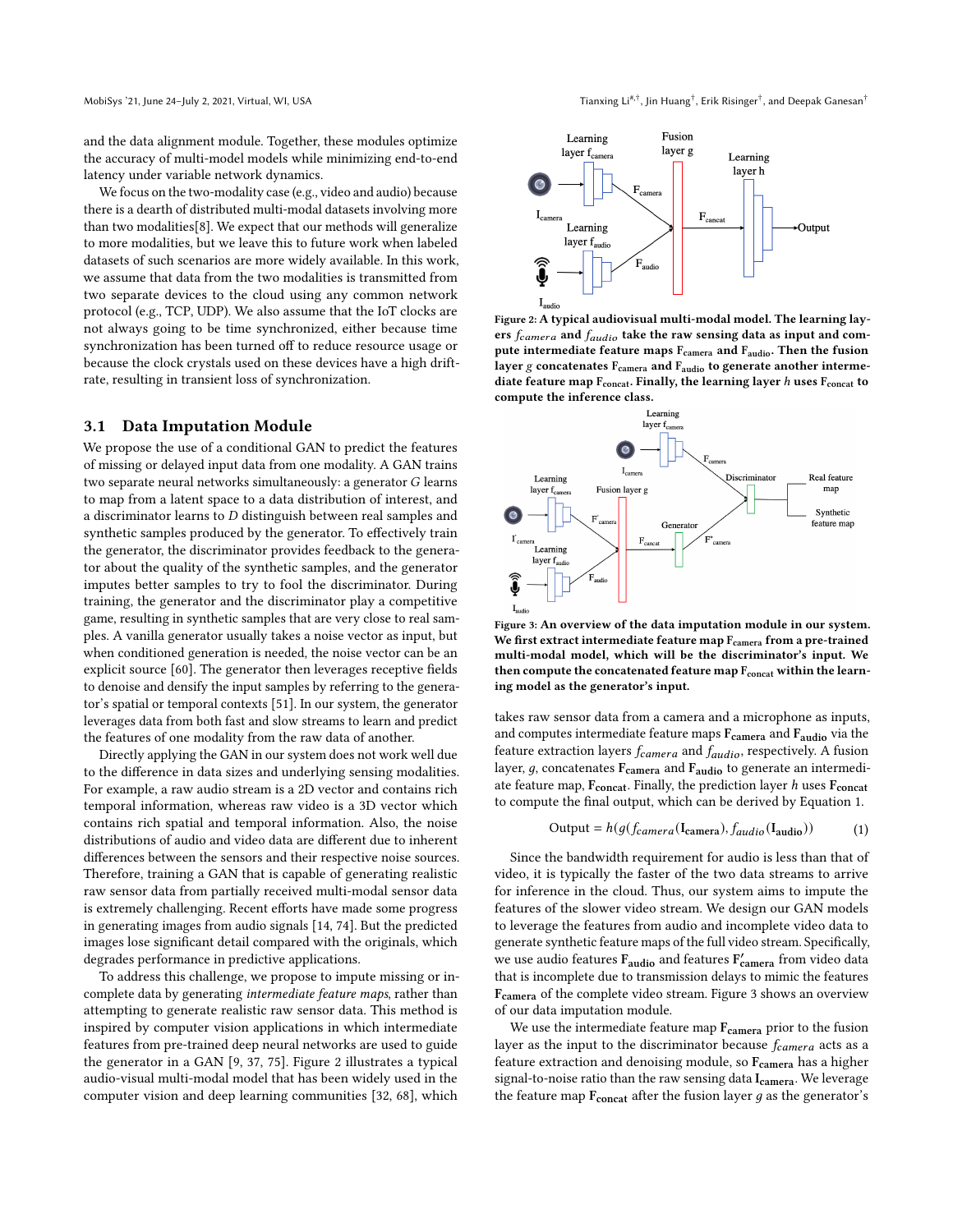Low-latency Speculative Inference On Distributed Multi-modal Data Streams Mobis Multi-modal Data Streams MobiSys '21, June 24-July 2, 2021, Virtual, WI, USA

input to better utilize the correlated cross-modal information, because simply concatenating the intermediate feature maps  $F_{\text{camera}}$ and Faudio does not extract correlations between audio and visual content. We observe that many multi-modal models use Long Short Term Memory (LSTM) networks or Bidirectional Gated Recurrent Unit (BGRU) networks in the fusion layer, which jointly models temporal dynamics [\[32,](#page-12-19) [68\]](#page-13-20).

Training of GAN models The objective function considers losses from two sources: a conditional GAN,  $\mathcal{L}_{cGAN}$ , and a perceptual loss,  $\mathcal{L}_{p}$ . We leverage a conditional GAN to model the conditional distribution of the real intermediate feature map  $F_{\text{camera}}$  from the complete video input I<sub>camera</sub> given the intermediate feature map Fconcat, which is generated from the full audio data Iaudio and partial video data I'<sub>camera</sub>. The conditional GAN loss can be expressed as:

$$
\mathbf{F}_{\text{camera}} = f_{\text{camera}}(\mathbf{I}_{\text{camera}}) \tag{2}
$$

$$
\mathbf{F_{concat}} = g(f_{\text{camera}}(\mathbf{I'_{\text{camera}}}, f_{\text{audio}}(\mathbf{I_{\text{audio}}}))
$$
(3)  

$$
\mathcal{L}_{cGAN}(G, D) = \mathbb{E}_{\mathbf{F_{\text{camera}}}}[\log D(\mathbf{F_{\text{camera}}}, \mathbf{y})] +
$$

$$
E_{\text{Fconcat}} \left[ \log(1 - D(G(\text{Fconcat}, y))) \right]
$$
 (4)

where  $y$  is the ground truth and the generator  $G$  tries to minimize this objective function against an adversarial discriminator,  $D$ , that tries to maximize it [\[38\]](#page-12-20). Then, we follow [\[40,](#page-12-21) [51\]](#page-13-17) and introduce a perceptual loss,  $\mathcal{L}_p$ , in our objective function to compare high-level differences and stabilize GAN training:

$$
\mathcal{L}_p(G) = \mathbb{E}\left[\sum_{n=1}^N ||V^{(n)}(G(\mathbf{F_{concat}})) - V^{(n)}(\mathbf{F_{camera}})||_1\right]
$$
(5)

where  $V$  is a pre-trained VGG network that helps to quantify the perceptual differences of the content between our intermediate feature maps. In the VGG network, each layer  $n$  measures different levels of perception.

Our final objective, therefore, is

$$
G^* = \arg\min_G \max_D \mathcal{L}_{cGAN}(G, D) + \lambda \mathcal{L}_p(G)
$$
(6)

where  $\lambda$  is a hyper-parameter for regularization.

Offline Training We first extract intermediate feature map F<sub>camera</sub> within the multi-modal model. F<sub>camera</sub> will then be the discriminator's input. We next compute the concatenated feature map  $F_{concat}$ within the learning model as the generator's input. We modify the quality (e.g., resolution) and the quantity (e.g., delay time) of video data  $I'_{\text{camera}}$  and train a series of GANs  $(G_{ijk}, i \in [1, n], j \in$  $[1, r]$ ,  $k \in [1, d]$  to adapt to fluctuating network bandwidths, where  $n, r, d$  are the number of frame rate settings, resolution settings, and delay configurations, respectively. The definition of the delay configuration  $k \in [1, d]$  is the number of the video frames received when audio data is fully received. Therefore, the number of GANs is  $n \times r \times d$ . For example, for the speech-recognition model in Sec. [5.1,](#page-7-0) the number of GANs is  $4 \times 2 \times 25 = 200$ . The data sizes of the intermediate features that our models learn to reconstruct are significantly smaller than those of the raw data, resulting in significantly lower training overhead than the state of the art [\[28,](#page-12-22) [66\]](#page-13-21). Experimental results in Sec. [5.6](#page-10-0) show that our system reduces the training overhead by 80-90%, while still retaining good accuracy. For each resolution setting  $j \in [1, r]$ , we use an Image Expansion

to transform the input resolution to a model-specific resolution (e.g.  $256 \times 256$  for speech recognition,  $224 \times 224$  for event detection); for each delay configuration  $k \in [1, d]$ , we pad the input with empty frames to reach the full frame count per sample (e.g. 29 frames for speech recognition, 300 frames for event detection).

Our system does not require the retraining of models pre-trained for individual inference tasks. Rather, it utilizes pre-trained models by replacing  $\rm F_{\rm camera}$  with  $\rm F_{\rm camera}^*$ , which is the output of the generator  $G$ . As a result, our system can also be used to impute other sensing modalities (e.g., accelerometer) by retraining the set of GANs, which only takes 8–20 hours while retaining high accuracy.

Online Inference As sensing data arrives in the cloud, our system first uses the data alignment module in Sec [3.3](#page-6-1) to align the data streams. Then it uses the corresponding GAN  $G_{i^*j^*k^*}$  to compute a synthetic feature map  $F_{\text{camera}}^*$  via Eq. [7.](#page-4-0) Since only a single GAN needs to be loaded into memory at one time, the resource overhead is very small (< 100 MB memory in the GPU). The speculative inference can be derived via Eq. [9.](#page-4-1)

<span id="page-4-0"></span>
$$
\mathbf{F}^*_{\mathbf{camera}} = G_{i^*j^*k^*}(g(f_{\mathbf{camera}}(\mathbf{I'_{\mathbf{camera}}}), f_{audio}(\mathbf{I_{\mathbf{audio}}})))
$$
 (7)

<span id="page-4-1"></span>
$$
F_{audio} = f_{audio}(I_{audio})
$$
 (8)

Output = 
$$
h(g(\mathbf{F}_{\text{camera}}^*, \mathbf{F}_{\text{audio}}))
$$
 (9)

## 3.2 Rollback Module

So far, we have described how the system imputes incomplete data in the slow data stream and speculatively infers the class output without waiting for all inputs to be available. But what do we do if the speculative inference is insufficiently accurate to use in a particular application? The *rollback module* helps our system to achieve a critical balance between high accuracy and latencies incurred by discarding already-computed inferences. The key question is: how can the speculative inference module ensure that its output is suitable for downstream processing, and when should it decide to roll back and wait for more (or higher-quality) data? To ensure that latency is minimized, this decision must be made rapidly, without waiting for all inputs to arrive.

A simple observation inspires our design: some prediction classes are resilient to incomplete data in one sensor modality, whereas others are more sensitive to incomplete or lower-quality data. Resilience to data quality issues depends on both the duration and the complexity of a classifiable event. For example, based on the complexity of lip movement, an audiovisual lipreading model can recognize the word "under" with less visual data than is required for the word "allegations." Due to event duration, an audiovisual event detector can recognize "dog bark" with less visual data than that for "toilet flush." For activity recognition, some activities like sitting and standing are easier to infer with incomplete data than others, such as discriminating between modes of transportation. Therefore, the rollback module will green-light predictions for certain inference classes if the speculative inference is statistically likely to achieve the desired accuracy. For other inference classes, the rollback module will hold onto the inference and wait for additional data to verify the output.

To validate this observation, we conduct an experiment using two public datasets and multi-modal models in Sec. [5.](#page-6-0) In this experiment, we enforce various delay configurations on the validation data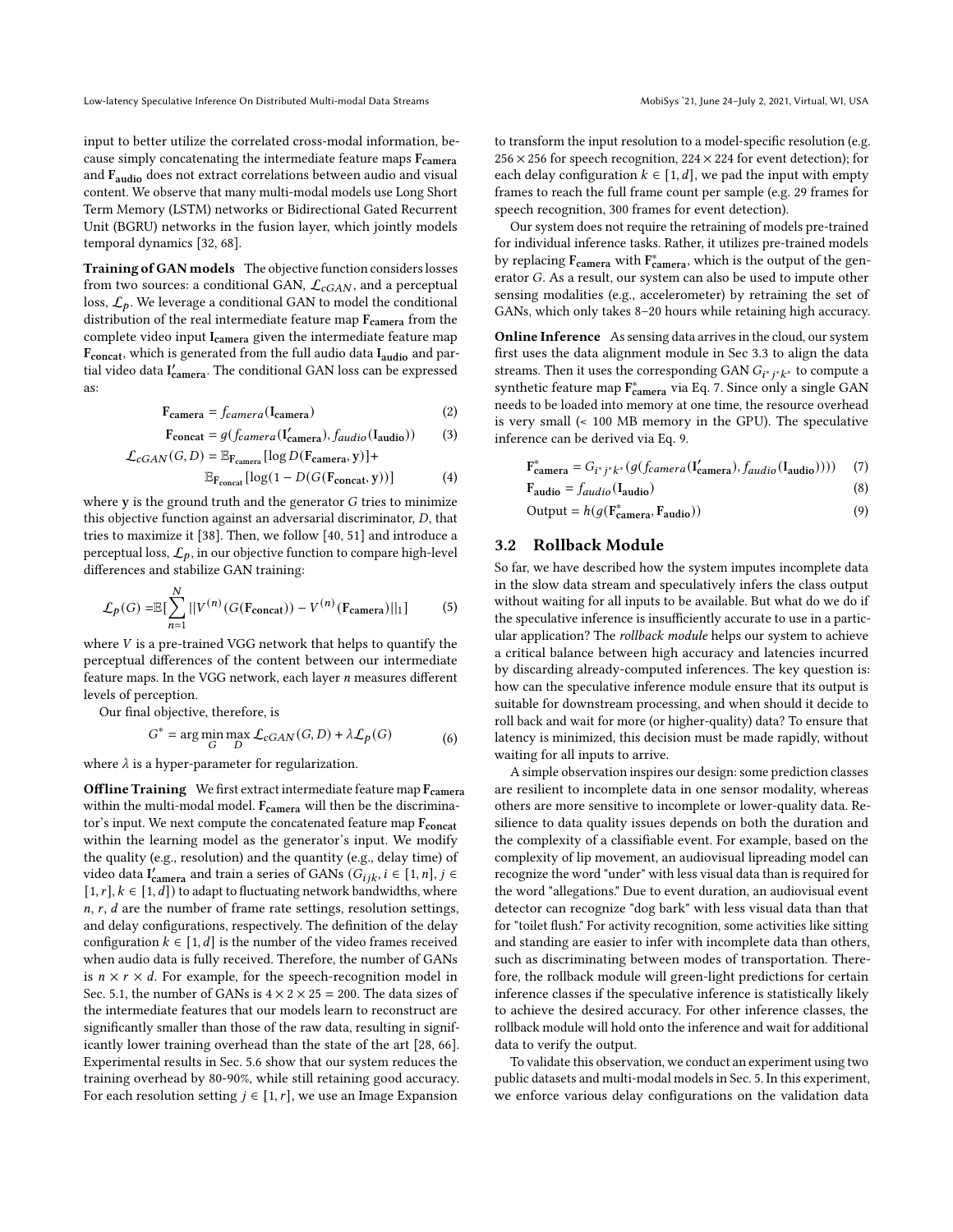, Jin Huang $^\dagger$ , Erik Risinger $^\dagger$ , and Deepak Ganesan $^\dagger$ 

<span id="page-5-0"></span>

Figure 4: The CDF of the minimum percentage of full video data that achieves the best accuracy.

and measure the minimum data requirements to achieve the best accuracy. Figure [4](#page-5-0) shows the CDF of the minimum ratio of full video data to achieve the highest accuracy. We make two observations:

- For about 50% the inference classes, the speculative inference can achieve the best accuracy with less than 50% of the full video data in both application scenarios. This validates our assumption that most classes are robust to the speculative inference over low fidelity data. For these inference classes, if the cloud has already received half of the total video frames in a prediction window (e.g., one second for speech recognition and ten seconds for event detection), the rollback module can release the lock and output the result of the speculative inference.
- For less than 10% of inference classes, the cloud needs to receive over 90% of total video frames to achieve the best accuracy in both application scenarios. For these inference classes, if the cloud receives less than 90% of the total video frames, it will discard the speculative inference and wait for the additional video frames. Once the cloud receives the additional data, the rollback module will re-compute and output the inference.

Our system considers latency as the main optimization objective and accuracy as the constraint. The objective of the rollback module is shown in Eq. [10:](#page-5-1)

$$
\begin{aligned} \mathbf{I}_{\text{camera}}^*, l^*, s^* &= \underset{\mathbf{I}_{\text{camera}}^*}{\text{arg min}} \text{Size}(\mathbf{I}_{\text{camera}}^{\mathbf{r}}) \\ \text{s.t. } \text{Acc}_{\text{max}} - \text{Acc}(G_{ijl}, \mathbf{I}_{\text{audio}}, \mathbf{I}_{\text{camera}}^{\prime} + \mathbf{I}_{\text{camera}}^{\mathbf{r}}) <= x\% \end{aligned} \tag{10}
$$

where  $G_{ijl}$  is the GAN model,  $I_{\text{audio}}$  is the audio data,and  $I_{\text{camera}}^{\prime}$ is the delayed video data;  $\boldsymbol{\mathrm{I^{r}_{camera}}}$  is additional video data acquired by the rollback module, and the total length and specifications are  $l$  and  $s$ . The rollback module aims to achieve the desired accuracy ( $x$ % less than the maximum accuracy  $Acc_{max}$ ) with minimum data size  $Size(\mathbf{I}^r_{\text{camera}})$ .

Alternatively, we can also optimize accuracy against a desired latency. The objective function is shown in Eq. [11:](#page-5-2)

$$
\begin{aligned} \mathbf{I}^*_{\text{camera}}, & l^*, s^* = \underset{\mathbf{I}^{\text{r}}_{\text{camera}},l,s}{\arg \min}(1 - Acc(G_{ijl}, \mathbf{I}_{\text{audio}}, \mathbf{I}'_{\text{camera}} + \mathbf{I}^{\text{r}}_{\text{camera}})) \\ s.t. & Size(\mathbf{I}^{\text{r}}_{\text{camera}}) <= y \end{aligned} \tag{11}
$$

where  $y$  is the maximum number of additional frames after the speculative inference.

Algorithm [1](#page-5-3) shows the details of the rollback module using the objective function in Eq. [10.](#page-5-1) Once the cloud receives the audio data  $I_{\rm audio}$  and partial video data  $I'_{\rm camera}$ , it counts the available video



| <b>Algorithm 1:</b> Rollback module.                                                     |  |  |  |  |  |
|------------------------------------------------------------------------------------------|--|--|--|--|--|
| <b>input</b> : 1) A validation accuracy lookup table of C labels, <i>n</i> frame         |  |  |  |  |  |
| rates, $r$ resolutions, $d$ delay configurations:                                        |  |  |  |  |  |
| AccTable[1:C, 1:n, 1:r, 1:d];                                                            |  |  |  |  |  |
| 2) Data imputation modules:                                                              |  |  |  |  |  |
| $G = \{G_{ijk}   i \in [1, n], j \in [1, r], k \in [1, d]\};$                            |  |  |  |  |  |
| 3) The number of available video frames: $m$ ;                                           |  |  |  |  |  |
| 4) Audio data: $I_{\text{audio}}$ ;                                                      |  |  |  |  |  |
| 5) Partial Video data: I'camera;                                                         |  |  |  |  |  |
| output: Inference class c                                                                |  |  |  |  |  |
| $c \leftarrow \emptyset$                                                                 |  |  |  |  |  |
| // Get multiple inference classes using different                                        |  |  |  |  |  |
| delay configurations                                                                     |  |  |  |  |  |
| for $k \leftarrow 1$ to m do                                                             |  |  |  |  |  |
| c.append(get_inference_class( $G_{ijk}$ , I <sub>audio</sub> , I' <sub>camerak</sub> )); |  |  |  |  |  |
| end                                                                                      |  |  |  |  |  |
| $c = voting(c);$                                                                         |  |  |  |  |  |
| // Check if the speculative inference achieves the                                       |  |  |  |  |  |
| desired accuracy. When x=0, the desired accuracy is                                      |  |  |  |  |  |
| the best accuracy of the corresponding inference                                         |  |  |  |  |  |
| class.                                                                                   |  |  |  |  |  |
| if $max(AccTable[c, i, j, 1:N]) - AccTable[c, i, j, m] \le x\%$                          |  |  |  |  |  |
| then                                                                                     |  |  |  |  |  |
| output $c$ ;                                                                             |  |  |  |  |  |
| end                                                                                      |  |  |  |  |  |
| else                                                                                     |  |  |  |  |  |
| // Search for the next speculative inference that                                        |  |  |  |  |  |
| achieves the desired accuracy with minimum data                                          |  |  |  |  |  |
| size.                                                                                    |  |  |  |  |  |
| $[I^*_{\text{camera}}, l^*] = get\_more\_frames(AccTable, c, i, j, m)$                   |  |  |  |  |  |
| // Re-compute the speculative inference and output                                       |  |  |  |  |  |
| the inference classes.                                                                   |  |  |  |  |  |
| $c = get\_inference\_class(G_{ijl^*}, I_{audio}, I'_{camera} + I^{*}_{camera})$          |  |  |  |  |  |
| output $c$ ;                                                                             |  |  |  |  |  |
| end                                                                                      |  |  |  |  |  |

<span id="page-5-3"></span><span id="page-5-1"></span>frames  $m$  in the current time window. The module then uses the audio data I<sub>audio</sub>, *m* image frames, and *m* generators  $G_{ijk}$  ( $k \in [1,m]$ ), each of which uses the intermediate result  $\mathbf{F_{concat,k}}$  generated from the audio data and the video data  $I'_{\text{camera},k}$  from *k* frames. We compute  $m$  inference classes and generate the speculative inference via voting. For this we utilize an accuracy table AccTable, evaluated on validation data, to check if the speculative inference achieves the desired accuracy. The inference result will be accepted if the accuracy of the speculations on which that output depends has historically been above the desired accuracy or if the bandwidth is sufficient. Otherwise, based on the current network bandwidth, the cloud uses  $AccTable$  to search for the next spatial configuration and frame count that will achieve the desired accuracy while minimizing the size of transferred data. Finally, the cloud rolls back the inference, waits for additional data, and updates the model's inference result when sufficient data is available.

<span id="page-5-2"></span>The rollback module assumes that the distribution of the testing data is similar to the distribution of the validation data. However, we observe that if the test and validation data are limited (e.g., less than 5% of data is available to train  $AccTable$ ), the rollback module tends to be erroneous. We also observe that the distribution of input data may vary over time. For these scenarios, the rollback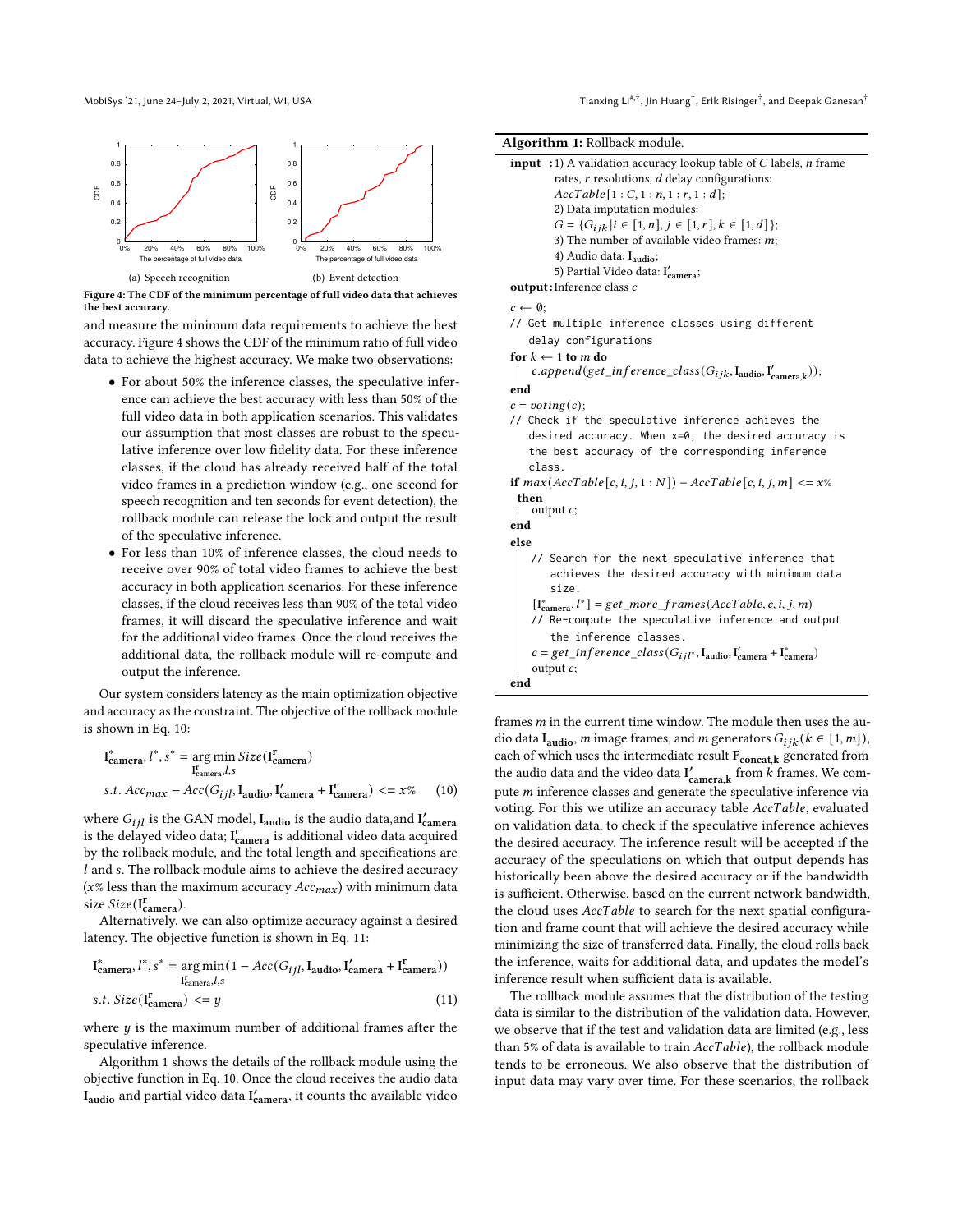Low-latency Speculative Inference On Distributed Multi-modal Data Streams Mobis Multi-modal Data Streams MobiSys '21, June 24-July 2, 2021, Virtual, WI, USA

module can periodically update  $AccTable$  in the cloud when as data becomes available.

#### <span id="page-6-1"></span>3.3 Data Alignment Module

This module aims to align multi-modal data streams without using timestamps or injecting synchronization pulses, as the former can be incorrect due to sensor failure or clock drift [\[83\]](#page-13-22) and the latter may not be available under certain scenarios (e.g., low light or noisy environments). The key idea is to re-use the data imputation module in Sec. [3.1](#page-3-3) to generate (a) a synthetic feature map  $\tilde{\mathbf{F}}^*_{\mathbf{camera,0}}$ generated by audio-only data, and (b) a series of synthetic feature maps  $F^*_{\text{camera},k}$  generated by both audio and video data with multiple delay configurations  $k$ .  $F_{\text{camera,}0}^*$  and  $F_{\text{camera,k}}^*$  can be derived by Eq. [12](#page-6-2) and [13.](#page-6-3)

$$
\mathbf{F}^*_{\mathbf{camera},0} = G(g(f_{audio}(\mathbf{I_{audio}})))\tag{12}
$$

$$
\mathbf{F}^*_{\mathbf{camera},\mathbf{k}} = G_k(g(f_{\mathbf{camera}}(\mathbf{I'_{\mathbf{camera},\mathbf{k}}}), f_{audio}(\mathbf{I_{audio}})))
$$
 (13)

We observe that when the delay configuration  $k(k \in [1, d])$ matches the corresponding generator  $G_k$ , the output is close to  $F_{\text{camera},0}^*$ . Specifically, when the delay configuration  $k$  matches the corresponding generator  $G_k$ , the corresponding synthetic feature map  $\overline{F}_{\text{camera},k}^*$  should be close to the real feature map  $\overline{F}_{\text{camera}}$ . In this case, the distance between  $F_{\text{camera,0}}^*$  and  $F_{\text{camera,k}}^*$  is at a minimum. Therefore, we search for the minimum  $L1$  loss of the two feature maps  $F_{\text{camera,0}}^*$  and  $F_{\text{camera,k}}^*$  among all possible delay configurations  $k \in [1, d]$  to find the best alignment  $k^*$  and align multi-modal data streams, which can be derived in Eq. [14.](#page-6-4) We use this observation to design a new method for aligning multi-modal streams without using timestamps.

<span id="page-6-4"></span>
$$
k^* = \underset{k \in [1,d]}{\arg \min} ||\mathbf{F}_{\text{camera},0}^* - \mathbf{F}_{\text{camera},k}^*||_1
$$
 (14)

Figure [5](#page-7-1) shows some examples of data alignment in our system. For all examples, the L1 loss is minimized when the delay configuration matches the corresponding generator. We also observe that all the curves are concave downward. When the two data streams are not well aligned, the intermediate feature map tends to be erroneous, which increases the L1 distance. And the error increases with more misalignment between the two streams, leading to a larger L1 distance. To further improve the efficiency of data alignment, we apply a binary search algorithm to find the minimum L1 loss. Each alignment is an independent operation, so the alignment error will not accumulate. Our module assumes that the delay between two streams is less than a full window, e.g., the system needs to receive at least one frame from both streams within the same inference window. If the delay is larger than a full window, the system will wait until it receives one frame from the slow stream or discards the alignment task after the timeout.

One-time computational cost Executing a GAN for each possible delay configuration has a high cost, but we note that this cost is only incurred the first time that streams need to be fused. Once the synchronization offset has been determined, only minor adjustments are needed to mitigate the effects of clock drift over time. For example, a 15ppm clock crystal will drift by roughly 50 ms/hr, so infrequent re-synchronization can be done by looking for

a few delay configurations around the current minima to obtain a new delay configuration.

#### 4 IMPLEMENTATION

Overview We implement our system on a server utilizing two GTX-1080Ti GPUs, 32 GB RAM, and a Xeon E5-2620 v3 2.40 GHz CPU, which serves as a stand-in for the cloud. We use two Raspberry Pi 4Bs as IoT devices, one to send fast-stream data (e.g., audio) and the other to send slow-stream data (e.g., video). Execution of the GAN and inference models takes place on the cloud; the IoT devices are only used for data pre-processing and transmission. Thus, during the experiment we profile and benchmark the latency for GAN models and inference models on the cloud side.

<span id="page-6-3"></span><span id="page-6-2"></span>IoT devices In our setup, both of the IoT devices connect to the cloud via either Wi-Fi or Bluetooth Low Energy(BLE) for data and control-signal transmission. We use Linux command wondershaper to directly limit upload bandwidths based on real-world traces of network dynamics to run evaluations under different bandwidth settings. We emulate the video streaming process by buffering raw camera sensor data on the IoT devices and periodically extracting and transmitting a new camera frame.

Video Encoding and Decoding We use the standard libav\* library from ffmpeg for video encoding on IoT devices and decoding in the cloud. The rollback module requires additional, lowerresolution frames and a specific range of frames. The specification of the resolutions and number of frames is sent from the cloud and received by the IoT devices. After receiving the specifications, the IoT devices re-initialize the encoder codec AVCodecContext and discard all the encoded frame packets in the buffer. We maintain another buffer of raw input data so that the discarded encoded frame can be re-encoded at a lower resolution.

Test-bed Execution We duty-cycle the IoT nodes to better emulate a distributed sensor scenario to which speculative inference and rollback are well-suited. During cycle-off periods, the audio node sleeps, awaiting the execution of the rollback module if necessary. During cycle-on periods, both the audio and video nodes stream continuously to the cloud. The duration of the cycle-on period varies across tasks: the cycle-on period for speech recognition is 1 second, but for event detection, the active period is 10 seconds. Due to asymmetric data rate requirements, audio data is fully transmitted while only the partial video data is transmitted at the end of each active period. On the cloud side, we align the partial video data and full audio data to generate inference results, which are compared against a statistical accuracy threshold to determine whether to perform a rollback. Following the determination of the rollback module, the cloud sends the specifications and number of additional video frames back to the video node, then waits until the cloud receives the additional frames. Finally, we compute the final output based on both the initial and additional data.

#### <span id="page-6-0"></span>5 EVALUATION

We start by describing the datasets we use and baselines we compare against, followed by a comprehensive evaluation.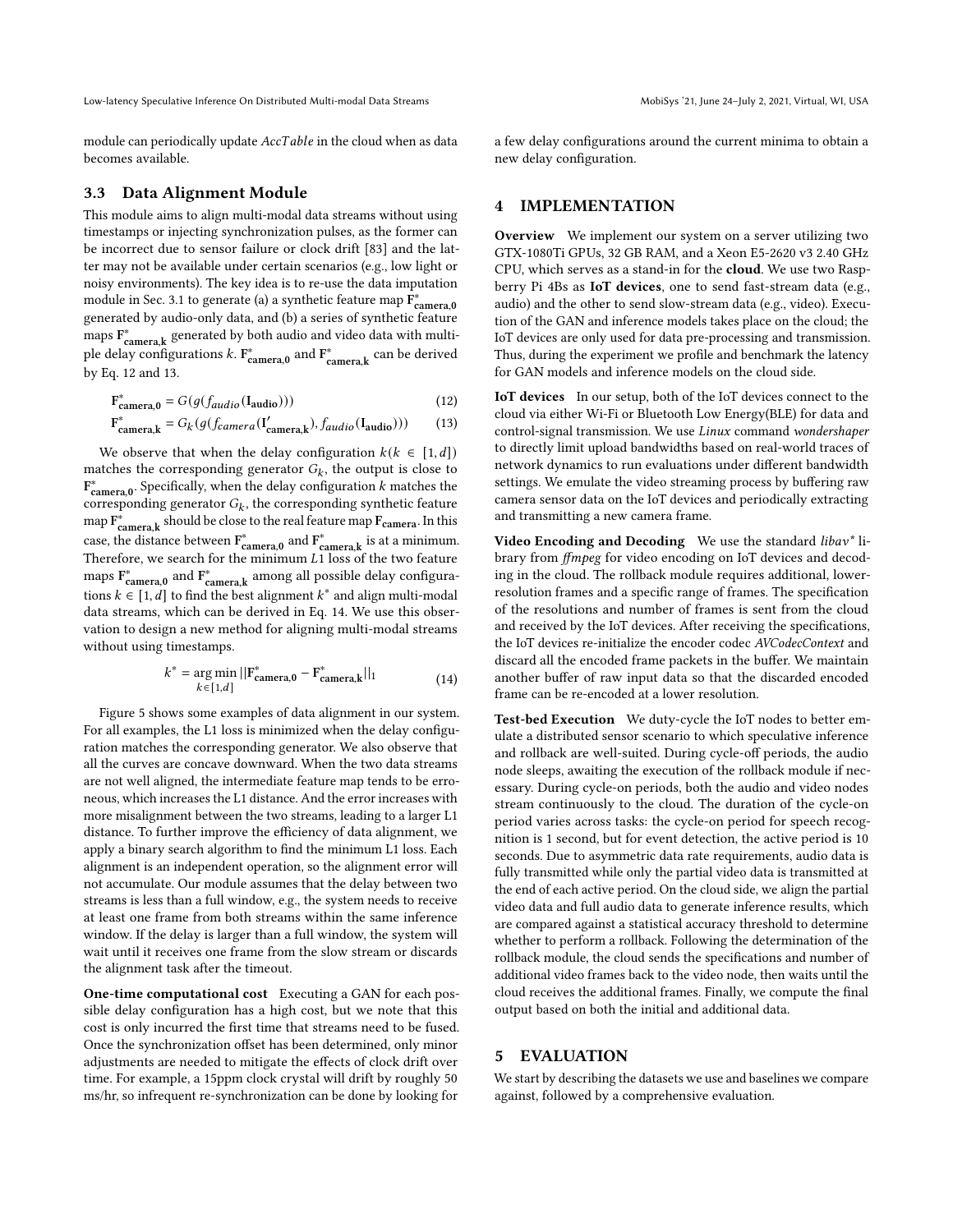<span id="page-7-1"></span>

#### <span id="page-7-0"></span>5.1 Datasets and setup

We look at three application scenarios — speech recognition, event detection, and activity recognition — that require high accuracy with minimal inference latency. We run our system on three multimodal models using public datasets [\[17,](#page-12-23) [67,](#page-13-23) [68\]](#page-13-20). As described in Sec. [2.2,](#page-2-1) we assume that sensor data for each modality is streamed continuously from a separate device to the cloud during active, cycle-on periods. We then describe the four baselines — naïve blocking, adaptive bitrate streaming, one-time profiling, and periodic profiling — that we compare against.

Speech Recognition Dataset We use a large Lip Reading in the Wild (LRW) dataset [\[17\]](#page-12-23) consisting of 500 English word classes [\[5,](#page-12-24) [18\]](#page-12-25). Many words are either visually or verbally similar, making the words harder to recognize by a single modality only. The dataset consists of over 1,000 individual short video clips (1.16 seconds) from BBC news and talk shows for each word class; hundreds of different speakers are present in the videos. The LRW clips have been cropped to extract speakers' faces only. The native resolution of the original videos is 1080p or higher, with the resolution of the LRW video cropped down to 256×256. The video frame rate is 25 FPS. The audio sampling rate is 44.1 kHz.

Event Detection Dataset We use the Audio-Visual Event (AVE) dataset, containing over 4,000 10-second videos covering a wide range of 28 audio-visual events (e.g., church bell ringing, dog barking) and domains (e.g., human activities, musical performances) [\[68\]](#page-13-20). There are at least 60 videos for each event category, and over half of the videos contain audio-visual events that span the full ten seconds. Each video contains ten labels (one label per second). The native resolution of the original video varies from 360p to 720p, and the authors resized the image resolution to 224×224 to extract visual features. The video frame rate is 30 FPS. The audio sampling rate is 44.1 kHz.

Heterogeneity Activity Recognition Dataset We use the STISEN dataset [\[67\]](#page-13-23) comprising 43 million accelerometer and gyroscope readings from nine users performing six activities: biking, sitting, standing, walking, stair up, and stair down. Readings were recorded from four smartwatches, 31 smartphones and one tablet, representing 13 device models from four manufacturers. Note that, unlike audio-visual data, inertial data is not considered high-bandwidth; however, BLE radios are highly duty-cycled to minimize energy consumption, so delays of tens to hundreds of millisecond still occur.

Multi-modal Models We leverage three end-to-end multi-modal models for speech recognition [\[61\]](#page-13-1), event detection [\[68\]](#page-13-20), and activity recognition [\[62\]](#page-13-24). The speech recognition model leverages

two separate residual networks (ResNet [\[32\]](#page-12-19)) to extract features from raw images and audio signals, and two two-layer BGRUs to model the temporal dynamics of each modality. Two cascaded BGRU layers fuse the video and audio data by concatenating the features of each modality. Finally, a softmax activation function is used to predict the inference class. The event detection model utilizes two pre-trained CNNs to extract visual and audio features. Two LSTMs model temporal dependencies between the two modalities. A multi-modal fusion network, based on Multi-modal Residual Network [\[44\]](#page-12-26) is used to generate a joint audiovisual representation. Finally, a fully-connected layer with a softmax activation function is used to classify audiovisual events. For activity recognition, each sensing modality has a dedicated CNN to extract preliminary features. These features are combined through fully-connected layers to infer the output.

Evaluation Metrics Performance is evaluated by two metrics: accuracy and latency. The best accuracy  $Acc_{best}$  is defined as the accuracy achieved using all data from both modalities within a given time window. End-to-end latency is computed by subtracting the timestamp of the final output from the timestamp recorded when incoming data from the faster steam (e.g., audio) reached the cloud for processing.

Baselines We compare our system with six baselines. The first baseline is naive blocking, in which clients transmit the highest data quality possible (full resolution and maximum frame-rate), and the inference pipeline simply blocks until all inputs from all data streams have arrived. The second baseline is adaptive bitrate streaming (ABS), widely used in live video streaming [\[10,](#page-12-27) [54\]](#page-13-25). This experiment requires the client to measure bandwidth in real time and vary the streaming video resolution to minimize latency.

We also compare our system against three existing video analytics methods. One is based on frame sampling, and the other two are profiling methods [\[39,](#page-12-8) [84\]](#page-13-9). Frame sampling minimizes the bandwidth required to transmit data by filtering out redundant information (e.g., images with fewer objects) [\[35,](#page-12-9) [85\]](#page-13-10). For a fair comparison, we choose a key-frame sampler that streams data without buffering or batch processing. Specifically, we sample key frames within an inference window using optical flow [\[79\]](#page-13-26). We then apply linear imputation to fit within dynamic bandwidth constraints. Profiling optimizes video streaming configurations to minimize the inference latency while achieving a desired accuracy. In general, state-of-the-art profiling methods can be further classified into two categories: one-time profiling [\[29,](#page-12-7) [84\]](#page-13-9) in which the processing pipeline configuration is profiled once when video streaming begins, after which configuration is fixed, and periodic profiling [\[39,](#page-12-8) [80\]](#page-13-27) in which the configuration is profiled periodically to find an optimal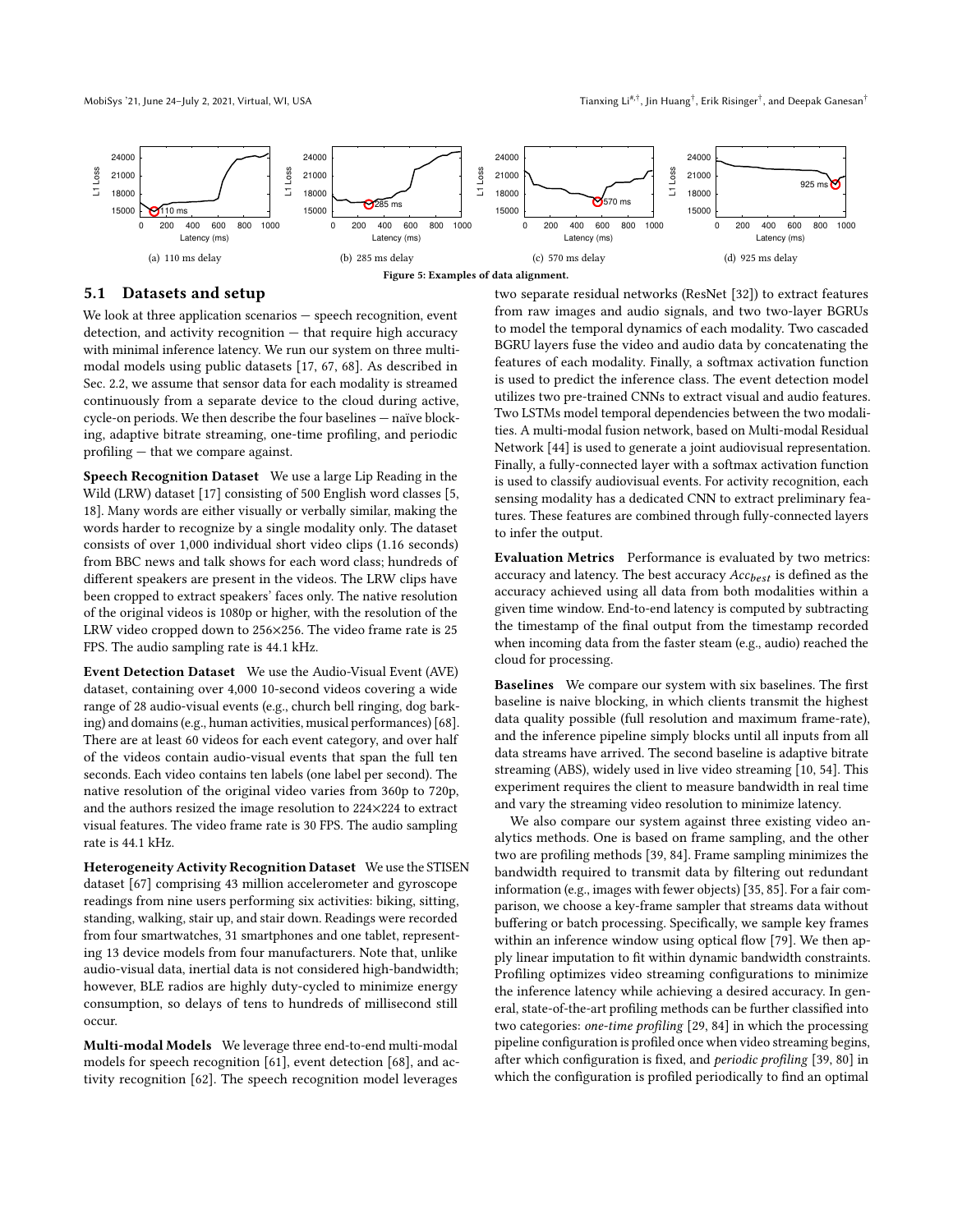<span id="page-8-0"></span>

Figure 6: Synthetic trace-driven evaluation. Our system consistently outperforms the baselines in both application scenarios. Among all of the methods that achieve high accuracy, our system has the lowest end-to-end latency.

accuracy-latency trade-off at the cost of profiling overhead. In our experiment, we do not take the profiling overhead into account.

Finally, we compare our system with an approach that retrains the multi-modal models themselves with varying amounts of stream lag. The number of the retrained models is equal to the number of delay configurations. During the test phase, the approach will measure the delay and select a retrained model that leverages the partial data to get the outputs without blocking the inference pipeline.

Configurations Vision algorithms often contain various configurable parameters or "knobs." We focus on two knobs: frame rate and image resolution. For the LRW dataset, the frame rates are 25 FPS or 15 FPS, and the resolutions are 256×256, 128×128, 64×64, or 32×32. For the AVE dataset, the frame rates are 30 FPS or 15 FPS, and the resolutions are 224×224, 112×112, 56×56, or 28×28.

#### 5.2 End-to-end Improvement

We start with the end-to-end improvement of our system over the six baselines. In this experiment, we do not consider the impact of encoding and compression at the IoT devices, which will be shown in Sec. [5.7.](#page-10-1) For our method, we leverage the data alignment module in Sec. [3.3](#page-6-1) to align the data streams. For the baselines, we assume the data streams are perfectly aligned, as other techniques cannot align data streams without using timestamps or injecting synchronization pulses.

Synthetic trace-driven evaluation To demonstrate our system's ability to adapt to asymmetric bandwidths across different modalities, we artificially vary bandwidths to simulate fluctuating network conditions using synthetic network traces generated with Pensieve [\[53\]](#page-13-28), which uses a Markovian model in which each state represents an average throughput in the range from 200–800 Kbps. Each bandwidth value was drawn from a Gaussian distribution centered around the mean bandwidth with variance uniformly distributed between 0.05–0.5. The granularity of the network traces is one second.

Figure [6](#page-8-0) shows that our system incurs significantly reduced latency with minimal loss of accuracy under fluctuating network dynamics and consistently outperforms the baselines. Our accuracy drops by only 1% compared to naïve blocking but achieves 2–128x latency speedup over this method since it can speculate using imputed data. We perform better than both one-time and periodic profiling methods in terms of latency (2–43x, and 1.5–10x speedup) while achieving the same accuracy. The profiling methods cannot adapt to rapid bandwidth dynamics – if actual bandwidth is less than profiled bandwidth, they block until sufficient data arrives. Our system is more adaptive and can speculate using imputed data. ABS, frame sampling, and model retraining have lower latency (15% to 30%), but our method achieves 1% – 25% higher accuracy. The advantage of our method is particularly evident under low bandwidth conditions, in which the advantages of a rollback-based method over changing video resolutions become apparent. We also repeat the experiment without network fluctuations, and the results are similar to Fig. [6.](#page-8-0) We observe that when the network is fast (e.g., > 800 Kbps bandwidth), our system offers only marginal improvements because both streams can transmit full-resolution data to the cloud. However, IoT nodes often leverage low-power wireless communication technologies like BLE or Zigbee, which only achieve a maximum of sub-Mbps throughput under practical conditions [\[55\]](#page-13-29), to transmit data due to strict energy constraints. For example, [\[6,](#page-12-28) [7,](#page-12-29) [21\]](#page-12-30) reported BLE throughputs of 221Kbps, 341Kbps and 724Kbps for BLE 4.2, BLE 5.0 indoor environment, and BLE 5.0 body area network, respectively. Even for cellular networks using 4G LTE, the average throughput can drop to 300 Kbps [\[36\]](#page-12-31). Therefore, applications using modern wireless technologies can still see significant gains from our system.

Real-world trace-driven evaluation We now evaluate our system against several real-world bandwidth traces. Specifically, we look at multi-path TCP traces that were collected in a complex city environment [\[20\]](#page-12-32). The dataset covers the traffic produced by more than ten users using Nexus 5 smartphones. The Nexus 5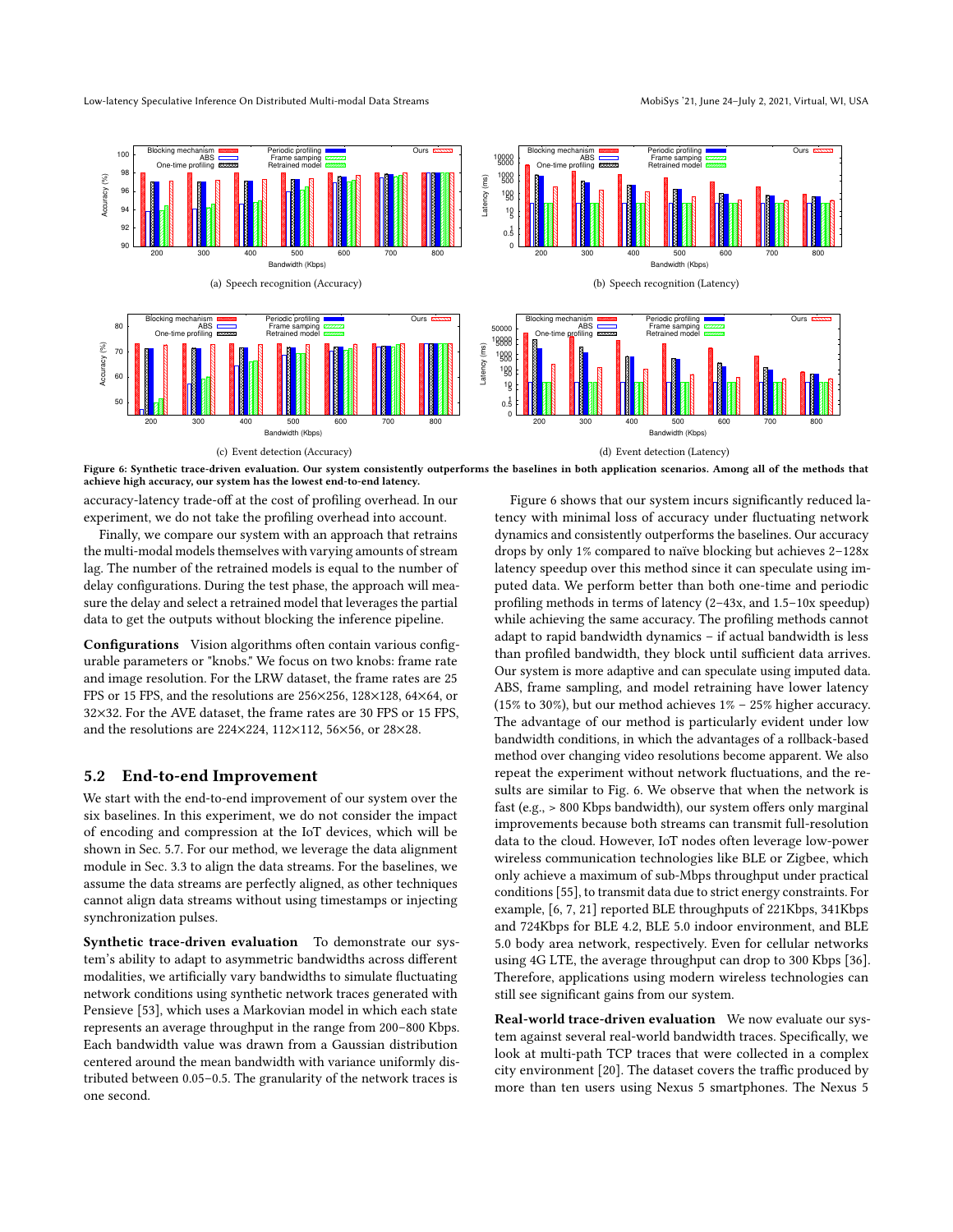<span id="page-9-0"></span>

Figure 7: Real-world trace-driven evaluation. Our system (blue cross) consistently outperforms the rest of the baselines in both application scenarios. Among the models that achieve good accuracy, our system achieves the least end-to-end latency.

<span id="page-9-1"></span>

| Methods            | Speech recognition |              |              |              |  |  |  |
|--------------------|--------------------|--------------|--------------|--------------|--|--|--|
|                    | Inference          | Alignment    | Rollback     | End-to-end   |  |  |  |
|                    | Latency (ms)       | Latency (ms) | Latency (ms) | Latency (ms) |  |  |  |
| Naive Blocking     | 27                 |              |              | 2.448        |  |  |  |
| <b>ABS</b>         | 27                 |              |              | 27           |  |  |  |
| One-time profiling | 27                 |              |              | 774          |  |  |  |
| Periodic profiling | 27                 |              |              | 702          |  |  |  |
| Frame sampling     | 27                 |              |              | 27           |  |  |  |
| Retrained model    | 27                 |              |              | 27           |  |  |  |
| Ours               | 27                 | <1           | 62           | ~< 90        |  |  |  |
|                    |                    |              |              |              |  |  |  |

Table 1: Latency breakdown.

smartphones ran a modified Linux kernel (includes Multi-path TCP v0.89.5) to collect both Wi-Fi and cellular traces on Android 4.4. Since we assume that data from each modality is continuously transmitted from a separate device to the cloud, we randomly select two traces for the microphone node and the camera node. The network bandwidth fluctuates from 100 Kbps to 1 Mbps with a state-transition granularity of one second.

Figure [7](#page-9-0) shows the comparison between our system and the four baselines on real-world network traces, and Table [1](#page-9-1) shows the latency breakdown across different modules. The results are similar to those attained with synthetic traces. ABS, frame sampling, retrained model achieve the minimum end-to-end latency (roughly 60ms lower than our method) but at significant accuracy loss (up to 12% accuracy loss). Also, the training overhead of the retrained model method (100–250 hours) is about ten times higher than our system (8–20 hours), as our system only imputes intermediate features rather than the raw sensor data and it does not modify the existing inference model. We show accuracy comparable to one-time and periodic profiling but offer 7.5–10x, and 7–8x latency speedup. We have 1% lower accuracy than naïve blocking but 24–120x latency speedup. Since our system does not optimize datatransmission configurations before the latency is detected on the cloud, it is also possible to integrate profiling and frame sampling methods into our system to further improve inference efficiency.

Generalizability Across Modalities While most of our results show performance on audiovisual (LRW [\[17\]](#page-12-23) and AVE [\[68\]](#page-13-20)) datasets, we briefly demonstrate that our technique generalizes to other sensor modalities. In this experiment, we evaluate our system on a multi-modal model for activity recognition with accelerometer and gyroscope data [\[62\]](#page-13-24).

Figure [8](#page-9-2) compares our approach against naive blocking. (Results against other baselines are similar to the above observations.) We introduce various delays  $(0-1.25s)$  to one of the sensor streams corresponding to duty-cycled radio transfer delays. Similar to previous results, our system achieves 7–24× latency speedup over naive¨ blocking, with accuracy drops of only 1.4%, even when a 1.25s delay

<span id="page-9-2"></span>

Figure 8: End-to-end improvement for activity recognition.

<span id="page-9-3"></span>

| Methods         | Speech recognition |              | <b>Event detection</b> |              |  |
|-----------------|--------------------|--------------|------------------------|--------------|--|
|                 | Accuracy $(\%)$    | Latency (ms) | Accuracy $(\%)$        | Latency (ms) |  |
| BicycleGAN [89] | 96.01              | 121.66       | 69.95                  | 133.47       |  |
| Pix2PixHD [77]  | 96.13              | 108.54       | 70.38                  | 119.89       |  |
| Ours            | 97.02              | 89.31        | 71.19                  | 115.49       |  |
|                 |                    |              |                        |              |  |

Table 2: The comparison of different GAN architectures.

to one modality is introduced. Therefore, our system is quite robust and can be generalized to various sensing modalities.

#### 5.3 Impact of Data Imputation

Next, we microbenchmark the impact of individual components in our system. We start with our data imputation module and investigate the impact of different GAN networks. Our system applies an image-to-image translation framework Pix2Pix [\[38\]](#page-12-20) to impute intermediate features. We also implement our system on two commonly used generative networks: BicycleGAN [\[89\]](#page-13-30) and Pix2PixHD [\[77\]](#page-13-31). BicycleGAN is a popular image-to-image multimodal translation architecture that combines Conditional Variational Autoencoder (CVAE) and Conditional Latent Regressor (CLR) models to enforce the connection between latent encoding and output in both directions jointly and achieve improved performance [\[89\]](#page-13-30). Pix2PixHD also synthesizes images from semantic labels, and it addresses two main issues of the existing work, namely, the difficulty of generating high-resolution images with GANs and the lack of details and realistic textures in previous high-resolution results [\[77\]](#page-13-31). Table [2](#page-9-3) shows the performance comparison of different GAN networks. Among the GAN candidates, we did not find an advantage in using a variational method. This implies that the random samples from a learned distribution may counteract the benefits of uncertainty modeling, which introduces higher noise to the output [\[51\]](#page-13-17). Our method outperforms Pix2PixHD in both application scenarios with  $0.8\%$  improvement in accuracy and 4–22  $ms$  less inference latency.

#### 5.4 Impact of Rollback

A key component of our system is the rollback module. Figure [9](#page-10-2) summarizes the impact of the rollback module for different values of the user-defined parameter  $x$ , which controls how much accuracy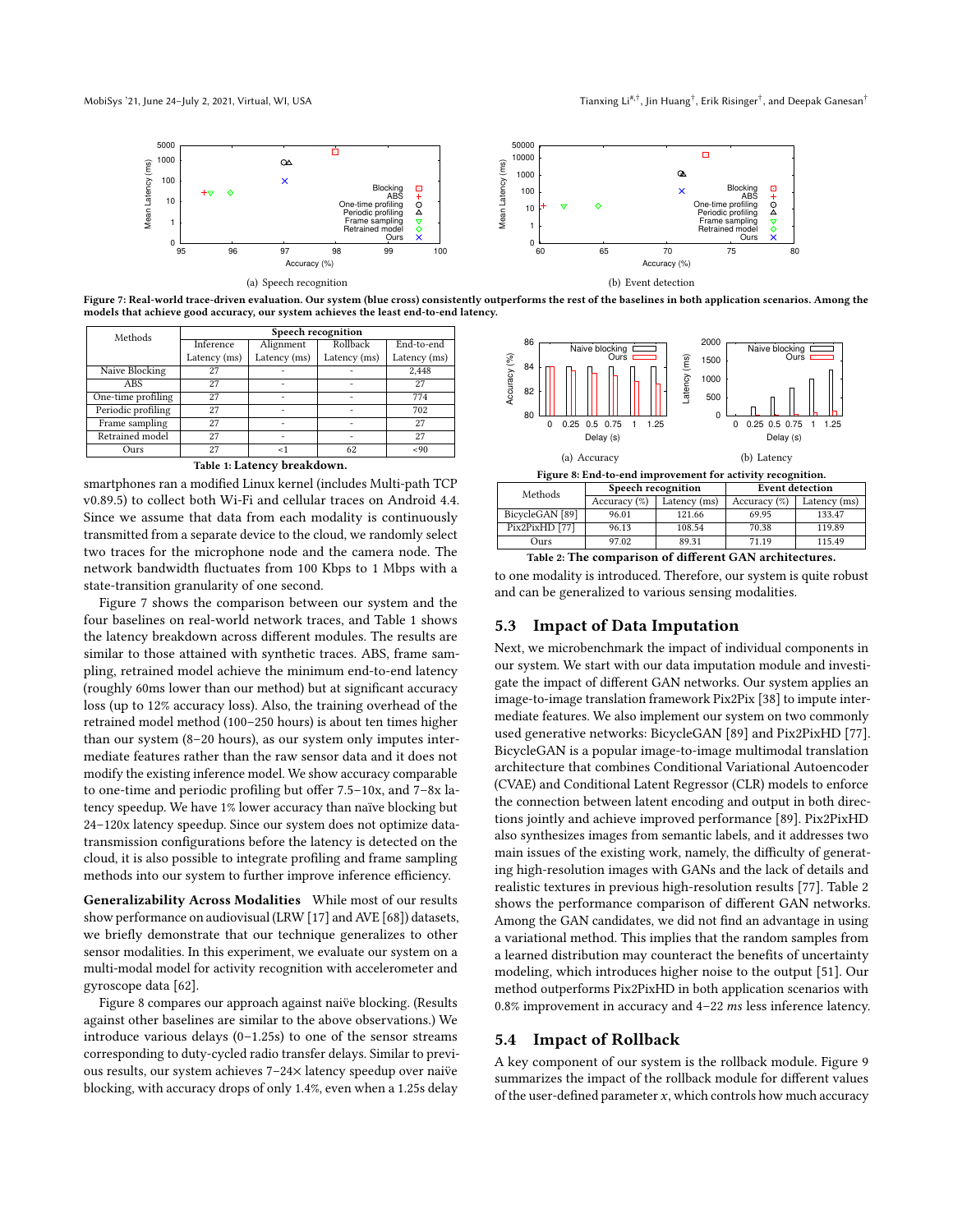<span id="page-10-3"></span><span id="page-10-2"></span>

loss can be tolerated. The trend is as expected, i.e., accuracy degrades as *x* increases, but we see an inflection point around  $x > 1\%$ in speech recognition and  $x > 2\%$  in event detection at which point the accuracy degrades more rapidly. Therefore, we select  $x = 1\%$  as the best trade-off between accuracy and latency for these datasets. We note that  $x$  does not need to be pre-determined and can be set adaptively depending on network conditions. For example, if the bandwidth is low (e.g.,  $\lt$  200 Kbps), we can set a high x to further reduce the latency, whereas if the bandwidth is high (e.g., > 800 Kbps), we can set a low  $x$  to improve the accuracy.

## 5.5 Impact of Data Alignment

We now investigate the impact of our data alignment method on accuracy and latency. Figure [10](#page-10-3) shows the data alignment deviation between our method and ground truth. Overall, the mean deviation is 45  $ms$  and 42  $ms$  for speech recognition and event detection, respectively. Since we search for the minimal L1 distance between feature maps to align data streams, the granularity is one frame (e.g., 33 ms for 30 FPS or 40 ms for 25 FPS). Thus, our data alignment module achieves an average deviation of 1 to 1.5 frames. We observe that the data alignment deviation for speech recognition is higher than that for event detection. Due to the nature of lipreading images, the difference between adjacent images is smaller than that for events like car racing, which makes it hard for the data alignment module to search for the minimum L1 loss. We also investigate the accuracy and the latency differences between our system and one with perfect data alignment. We observe that the differences are marginal, and the latency added by data alignment is less than 10 ms, and the accuracy difference is nearly zero.

#### <span id="page-10-0"></span>5.6 Training and Resource Overhead

Our system introduces training overhead since we train over several configurations (data resolution and delays). However, even though we train several GAN models, we do not need to use the entire training dataset since we are imputing intermediate features rather than raw sensor data. Figure [11](#page-10-3) shows the impact of training data size on the performance of our system. By leveraging a fifth or even a tenth of the original training data, we can significantly reduce

the entire training overhead down to about 8–20 hours while still retaining high accuracy. The runtime resource overhead for our system is also small (about 100 MB of memory in the GPU) because we only need to load two GANs (data imputation and rollback) into memory at one time.

#### <span id="page-10-1"></span>5.7 Impact of IoT nodes

We now look at end-to-end improvement using real IoT devices and Wi-Fi radio. So far, we have assumed that the sensor data can be instantly processed on IoT devices, but in practice, there are many real-world delays, including encoding and compression on the IoT device and processing delays in the cloud. In this experiment, IoT nodes process video in real time. Figures [12\(a\)](#page-11-0) and [12\(c\)](#page-11-1) illustrate our system's performance compared to the naïve blocking method. Overall, our method still outperforms the blocking baseline under all bandwidth conditions and achieves up to 9× and 122× latency speedup on the LRW and the AVE dataset, which is consistent with our previous results. The mean computation overhead of video and audio data streaming is 4ms per frame and 3ms per second, respectively. Figures [12\(b\)](#page-11-2) and [12\(d\)](#page-11-3) show the speedup ratio for different user-defined parameters. When  $x = 4\%$ , our system achieves 28× and 424× latency speedup on the LRW and AVE datasets. The results validate our previous evaluation and demonstrate that our approach offers significant benefits in real-world systems.

#### 6 RELATED WORK

Minimizing inference lag Existing work to minimize inference lag in deep learning has focused largely on server-side constraints, with proposed solutions seeking to optimize the utilization of available compute resources. General-purpose job schedulers [\[33,](#page-12-33) [71\]](#page-13-32) are not well suited to lag-sensitive applications because they make scheduling decisions based on available cluster resources, prioritizing job fairness, rather than on the characteristics of jobs.

Highly specialized schedulers [\[29,](#page-12-7) [30,](#page-12-34) [39,](#page-12-8) [84\]](#page-13-9) use pipeline profiling to determine how best to allocate resources to video analytics processes whose accuracy and lag requirements vary and whose demands may change with time. Adaptive schedulers [\[2,](#page-12-35) [11,](#page-12-36) [19,](#page-12-37) [25,](#page-12-38)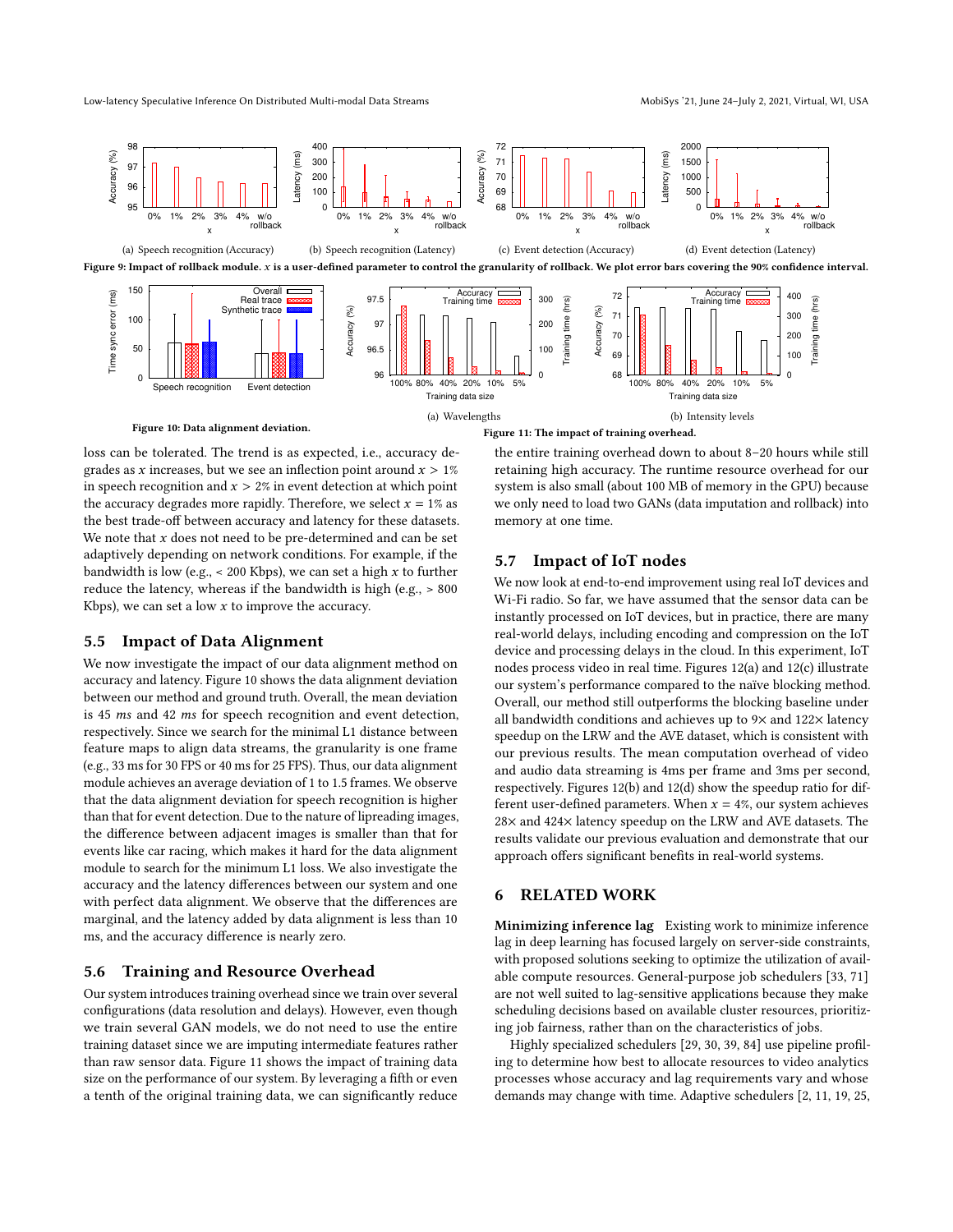<span id="page-11-2"></span>, Jin Huang $^\dagger$ , Erik Risinger $^\dagger$ , and Deepak Ganesan $^\dagger$ 

<span id="page-11-0"></span>

<span id="page-11-1"></span>Figure 12: Impact of IoT nodes. [12\(a\)](#page-11-0) and [12\(c\)](#page-11-1) are under the threshold of 1% amd 2% respectively. [12\(b\)](#page-11-2) and [12\(d\)](#page-11-3) are under the bandwidth of 200kbps. We plot error bars covering the 90% confidence interval.

[42,](#page-12-39) [72\]](#page-13-33) are able to make scheduling decisions with some knowledge of the jobs being scheduled and are able to better distribute jobs both across nodes and temporally within nodes, but are not specialized enough to develop individual pipeline profiles for each query type. Splitting computation between cloud resources and edge nodes in order to minimize server-side computational burden and conform to bandwidth constraints is another recent approach. In these cases, lightweight image-detection models operating at the edge identify frames of interest or coarse candidate results for object queries [\[35,](#page-12-9) [85\]](#page-13-10). These frames, rather than the entire video stream, are then forwarded to the cloud for more computationally expensive high-resolution object recognition.

Although related, these approaches generally address limitations in single-modality scenarios (e.g., object detection in video streams). Our work specifically addresses inference lag arising from missing or misaligned sensor data in multi-modal scenarios, rather than from competitive compute environments with single-modality streams. Because deep learning applications over real-time multimodal IoT sensor data is a relatively new problem, our comparisons draw from related work in adjacent fields.

Compensating for misaligned sensor streams The need to align multi-modal sensor data prior to use in machine learning or deep learning applications is not new, but most existing work assumes either that 1) the sensor readings are already temporally aligned, or 2) that the raw signals need to be temporally aligned before being input to the model.

Commonly, the sensors used to record multi-modal streams are co-located on the same device (e.g., camera and microphone, or cameras and LIDAR on an autonomous vehicle [\[12,](#page-12-40) [15,](#page-12-41) [47,](#page-12-42) [48,](#page-12-43) [82\]](#page-13-34)) and share a common clock. In other cases the sensor may be recorded by separate devices but still share a common clock that is either internal to one or external to both, or the devices will synchronize via a shared synchronization protocol [\[49\]](#page-13-35). In either of these scenarios, the first assumption is sound and no further processing to align the signals is required.

<span id="page-11-3"></span>The second assumption applies when sensors are located on devices that are not tightly synced to a shared clock. Prior to the rise of deep learning, analytical techniques like dynamic time warping [\[1,](#page-12-11) [41,](#page-12-12) [86\]](#page-13-14), manifold warping [\[26,](#page-12-44) [73\]](#page-13-36) and canonical correlation analysis [\[31,](#page-12-45) [65,](#page-13-37) [87,](#page-13-38) [88\]](#page-13-39) were used to align signals with a shared dimensionality. Deep learning techniques have been developed to compensate for the inherent dimensionality limitations of these techniques [\[4,](#page-12-46) [34,](#page-12-47) [69,](#page-13-40) [70\]](#page-13-41), but in order to work, raw data from all sensor modalities must be received prior to alignment.

Our technique is robust to completely missing or poorly aligned data, without requiring explicit alignment of the raw signals prior to fusion. By imputing the features of delayed signals at multiple temporal offsets and finding the best imputed alignment, we can bypass explicit alignment of raw signals and proceed with inference despite poor temporal alignment between streams.

### 7 CONCLUSION

We present speculative inference on multi-modal data streams to adapt to asymmetric bandwidth. The system adaptively and speculatively generates inference from multi-modal models without waiting for all data streams to be available and aligned. We implement the system on three multi-modal scenarios. Experiments on publically available datasets show that our system achieves 7−128× latency speedup with the same accuracy as six existing solutions.

## ACKNOWLEDGEMENTS

We sincerely thank reviewers for their insightful feedback. The research reported in this paper was sponsored in part by the CCDC Army Research Laboratory (ARL) under Cooperative Agreement W911NF-17-2-0196 (ARL IoBT CRA) and by National Science Foundation under Grant No. 1815347. The views and conclusions contained in this document are those of the authors and should not be interpreted as representing the official policies, either expressed or implied, of the ARL, NSF or the U.S. Government. The U.S. Government is authorized to reproduce and distribute reprints for Government purposes notwithstanding any copyright notation herein.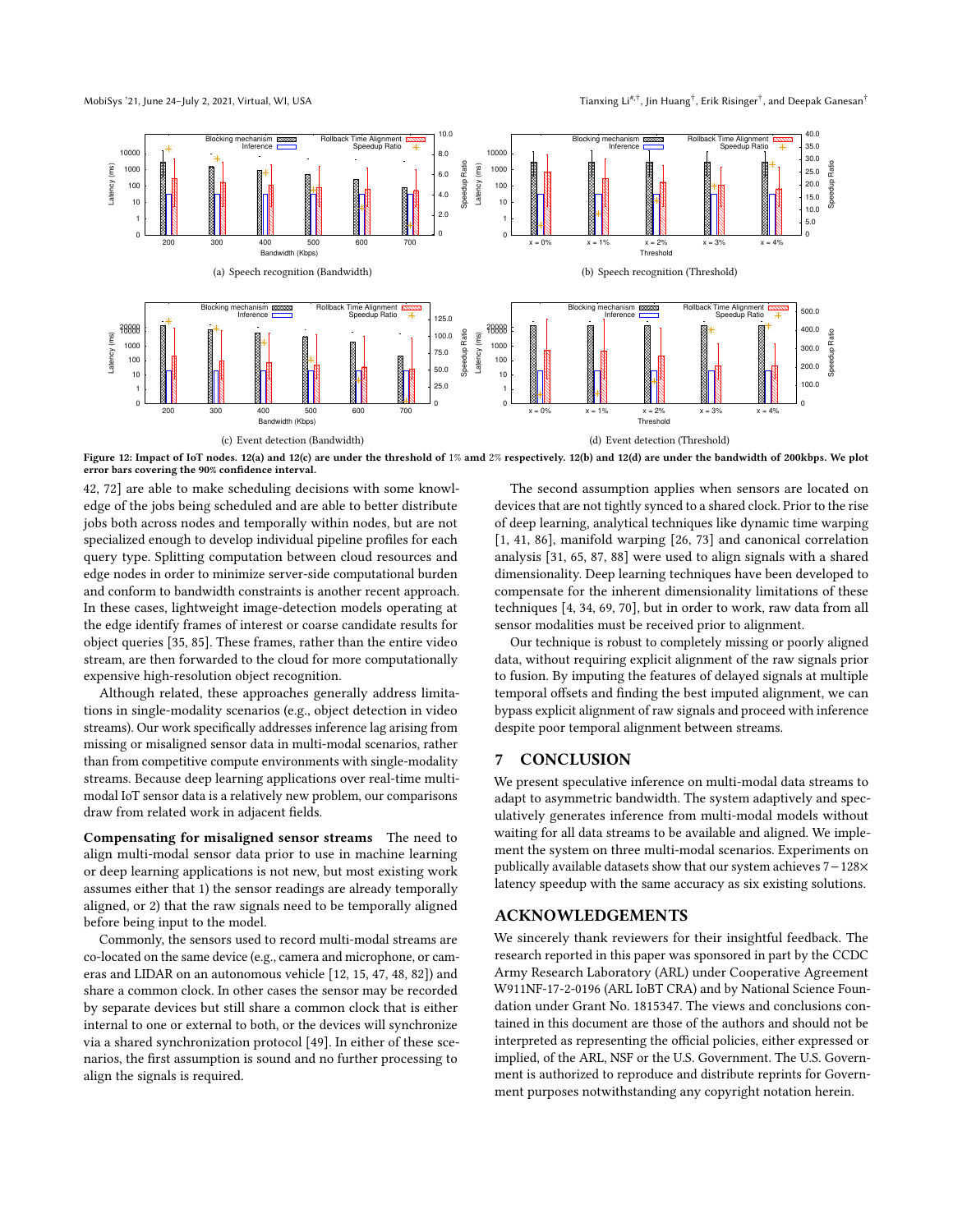Low-latency Speculative Inference On Distributed Multi-modal Data Streams Mobis Multi-modal Data Streams MobiSys '21, June 24-July 2, 2021, Virtual, WI, USA

#### **REFERENCES**

- <span id="page-12-11"></span>[1] John Aach and George M. Church. Aligning gene expression time series with time warping algorithms . Bioinformatics, 17(6):495–508, 06 2001.
- <span id="page-12-35"></span>[2] L. Amini, N. Jain, A. Sehgal, J. Silber, and O. Verscheure. Adaptive control of extreme-scale stream processing systems. In 26th IEEE International Conference on Distributed Computing Systems (ICDCS'06), pages 71–71, 2006.
- <span id="page-12-1"></span>[3] Mr José M Anca Jr. Multimodal Safety Management and Human Factors: Crossing the Borders of Medical, Aviation, Road and Rail Industries. Ashgate Publishing, Ltd., 2012.
- <span id="page-12-46"></span>[4] Galen Andrew, Raman Arora, Jeff Bilmes, and Karen Livescu. Deep canonical correlation analysis. volume 28 of Proceedings of Machine Learning Research, page 1247–1255, Atlanta, Georgia, USA, 17–19 Jun 2013. PMLR.
- <span id="page-12-24"></span>[5] Iryna Anina, Ziheng Zhou, Guoying Zhao, and Matti Pietikäinen. Ouluvs2: A multi-view audiovisual database for non-rigid mouth motion analysis. In 2015 11th IEEE International Conference and Workshops on Automatic Face and Gesture Recognition (FG), volume 1, pages 1–5. IEEE, 2015.
- <span id="page-12-28"></span>[6] Michael A. Ayoub and Ahmed M. Eltawil. Throughput characterization for bluetooth low energy with applications in body area networks. In 2020 IEEE International Symposium on Circuits and Systems (ISCAS), pages 1–4, 2020.
- <span id="page-12-29"></span>[7] Behnam Badihi, Muhammad Usman Sheikh, Kalle Ruttik, and Riku Jäntti. On performance evaluation of ble 5 in indoor environment: An experimental study. In 2020 IEEE 31st Annual International Symposium on Personal, Indoor and Mobile Radio Communications, pages 1–5, 2020.
- <span id="page-12-15"></span>[8] Tadas Baltrušaitis, Chaitanya Ahuja, and Louis-Philippe Morency. Multimodal machine learning: A survey and taxonomy. IEEE transactions on pattern analysis and machine intelligence, 41(2):423–443, 2018.
- <span id="page-12-17"></span>Jianmin Bao, Dong Chen, Fang Wen, Houqiang Li, and Gang Hua. Cvae-gan: fine-grained image generation through asymmetric training. In Proceedings of the IEEE international conference on computer vision, pages 2745–2754, 2017.
- <span id="page-12-27"></span>[10] Divyashri Bhat, Amr Rizk, Michael Zink, and Ralf Steinmetz. Network assisted content distribution for adaptive bitrate video streaming. In Proceedings of the 8th ACM on Multimedia Systems Conference, pages 62–75, 2017.
- <span id="page-12-36"></span>[11] Eric Boutin, Jaliya Ekanayake, Wei Lin, Bing Shi, Jingren Zhou, Zhengping Qian, Ming Wu, and Lidong Zhou. Apollo: Scalable and coordinated scheduling for cloud-scale computing. In 11th USENIX Symposium on Operating Systems Design and Implementation (OSDI 14), page 285–300, Broomfield, CO, October 2014. USENIX Association.
- <span id="page-12-40"></span>[12] Holger Caesar, Varun Bankiti, Alex H. Lang, Sourabh Vora, Venice Erin Liong, Qiang Xu, Anush Krishnan, Yu Pan, Giancarlo Baldan, and Oscar Beijbom. nuscenes: A multimodal dataset for autonomous driving. arXiv preprint arXiv:1903.11027, 2019.
- <span id="page-12-4"></span>[13] Holger Caesar, Varun Bankiti, Alex H Lang, Sourabh Vora, Venice Erin Liong, Qiang Xu, Anush Krishnan, Yu Pan, Giancarlo Baldan, and Oscar Beijbom. nuscenes: A multimodal dataset for autonomous driving. In Proceedings of the IEEE/CVF Conference on Computer Vision and Pattern Recognition, pages 11621– 11631, 2020.
- <span id="page-12-16"></span>[14] Moitreya Chatterjee and Anoop Cherian. Sound2sight: Generating visual dynamics from sound and context.
- <span id="page-12-41"></span>[15] Xiaozhi Chen, Huimin Ma, Ji Wan, Bo Li, and Tian Xia. Multi-view 3d object detection network for autonomous driving, 2016.
- <span id="page-12-5"></span>[16] Max Chu, Annette Patton, Josh Roering, Cora Siebert, John Selker, Cara Walter, and Chet Udell. Sitkanet: A low-cost, distributed sensor network for landslide monitoring and study. HardwareX, 9:e00191, 2021.
- <span id="page-12-23"></span>[17] Joon Son Chung and Andrew Zisserman. Lip reading in the wild. In Asian Conference on Computer Vision, pages 87–103. Springer, 2016.
- <span id="page-12-25"></span>[18] Martin Cooke, Jon Barker, Stuart Cunningham, and Xu Shao. An audio-visual corpus for speech perception and automatic speech recognition. The Journal of the Acoustical Society of America, 120(5):2421–2424, 2006.
- <span id="page-12-37"></span>[19] Carlo Curino, Djellel E Difallah, Chris Douglas, Subru Krishnan, Rahgu Ramakrishnan, and Sriram Rao. Reservation-based scheduling: If you're late don't blame us! Technical Report MSR-TR-2013-108, October 2013. Published in SoCC 2014.
- <span id="page-12-32"></span>[20] Quentin De Coninck, Matthieu Baerts, Benjamin Hesmans, and Olivier Bonaventure. A first analysis of multipath tcp on smartphones. In International Conference on Passive and Active Network Measurement, pages 57–69. Springer, 2016.
- <span id="page-12-30"></span>[21] F. John Dian, Amirhossein Yousefi, and Sungjoon Lim. A practical study on bluetooth low energy (ble) throughput. In 2018 IEEE 9th Annual Information Technology, Electronics and Mobile Communication Conference (IEMCON), pages 768–771, 2018.
- <span id="page-12-13"></span>[22] Royston Dmello, Sai Yerremreddy, Samriddha Basu, Tejas Bhitle, Yash Kokate, and Prachi Gharpure. Automated facial recognition attendance system leveraging iot cameras. In 2019 9th International Conference on Cloud Computing, Data Science & Engineering (Confluence), pages 556–561. IEEE, 2019.
- <span id="page-12-2"></span>[23] A Gómez Eguíluz, Iñaki Rañó, Sonya A Coleman, and T Martin McGinnity. Multimodal material identification through recursive tactile sensing. Robotics and Autonomous Systems, 106:130–139, 2018.
- <span id="page-12-14"></span>[24] Tingxiang Fan, Pinxin Long, Wenxi Liu, and Jia Pan. Fully distributed multirobot collision avoidance via deep reinforcement learning for safe and efficient

navigation in complex scenarios. arXiv preprint arXiv:1808.03841, 2018.

- <span id="page-12-38"></span>[25] Andrew Ferguson, Peter Bodik, Srikanth Kandula, Eric Boutin, and Rodrigo Fonseca. Jockey: Guaranteed job latency in data parallel clusters. 04 2012.
- <span id="page-12-44"></span>[26] D. Gong and G. Medioni. Dynamic manifold warping for view invariant action recognition. In 2011 International Conference on Computer Vision, pages 571–578, 2011.
- <span id="page-12-0"></span>[27] MTA Cooperative Group et al. National institute of mental health multimodal treatment study of adhd follow-up: 24-month outcomes of treatment strategies for attention-deficit/hyperactivity disorder. Pediatrics, 113(4):754–761, 2004.
- <span id="page-12-22"></span>[28] Saurabh Gupta, Judy Hoffman, and Jitendra Malik. Cross modal distillation for supervision transfer. In Proceedings of the IEEE conference on computer vision and pattern recognition, pages 2827–2836, 2016.
- <span id="page-12-7"></span>[29] Seungyeop Han, Haichen Shen, Matthai Philipose, Sharad Agarwal, Alec Wolman, and Arvind Krishnamurthy. Mcdnn: An approximation-based execution framework for deep stream processing under resource constraints. In Proceedings of the 14th Annual International Conference on Mobile Systems, Applications, and Services, pages 123–136, 2016.
- <span id="page-12-34"></span>[30] Mark Hardiman, Ying Ou, Ryan Frazier, Zeyi Lee, and Longxiang Cui. Project noscope. Master's thesis, EECS Department, University of California, Berkeley, May 2015.
- <span id="page-12-45"></span>[31] M. A. Hasan. On multi-set canonical correlation analysis. In 2009 International Joint Conference on Neural Networks, pages 1128–1133, 2009.
- <span id="page-12-19"></span>[32] Kaiming He, Xiangyu Zhang, Shaoqing Ren, and Jian Sun. Deep residual learning for image recognition. In Proceedings of the IEEE conference on computer vision and pattern recognition, pages 770–778, 2016.
- <span id="page-12-33"></span>[33] Benjamin Hindman, Andy Konwinski, Matei Zaharia, Ali Ghodsi, Anthony D Joseph, Randy H Katz, Scott Shenker, and Ion Stoica. Mesos: A platform for fine-grained resource sharing in the data center. In NSDI, volume 11, pages 22–22, 2011.
- <span id="page-12-47"></span>[34] G. E. Hinton and R. R. Salakhutdinov. Reducing the dimensionality of data with neural networks. Science, 313(5786):504–507, 2006.
- <span id="page-12-9"></span>[35] Kevin Hsieh, Ganesh Ananthanarayanan, Peter Bodik, Shivaram Venkataraman, Paramvir Bahl, Matthai Philipose, Phillip B Gibbons, and Onur Mutlu. Focus: Querying large video datasets with low latency and low cost. In 13th {USENIX} Symposium on Operating Systems Design and Implementation ({OSDI} 18), pages 269–286, 2018.
- <span id="page-12-31"></span>[36] Junxian Huang, Feng Qian, Yihua Guo, Yuanyuan Zhou, Qiang Xu, Z Morley Mao, Subhabrata Sen, and Oliver Spatscheck. An in-depth study of lte: Effect of network protocol and application behavior on performance. ACM SIGCOMM Computer Communication Review, 43(4):363–374, 2013.
- <span id="page-12-18"></span>[37] Xun Huang, Yixuan Li, Omid Poursaeed, John Hopcroft, and Serge Belongie. Stacked generative adversarial networks. In Proceedings of the IEEE conference on computer vision and pattern recognition, pages 5077–5086, 2017.
- <span id="page-12-20"></span>[38] Phillip Isola, Jun-Yan Zhu, Tinghui Zhou, and Alexei A Efros. Image-to-image translation with conditional adversarial networks. In Proceedings of the IEEE conference on computer vision and pattern recognition, pages 1125–1134, 2017.
- <span id="page-12-8"></span>[39] Junchen Jiang, Ganesh Ananthanarayanan, Peter Bodik, Siddhartha Sen, and Ion Stoica. Chameleon: scalable adaptation of video analytics. In Proceedings of the 2018 Conference of the ACM Special Interest Group on Data Communication, pages 253–266, 2018.
- <span id="page-12-21"></span>[40] Justin Johnson, Alexandre Alahi, and Li Fei-Fei. Perceptual losses for real-time style transfer and super-resolution. In European conference on computer vision, pages 694–711. Springer, 2016.
- <span id="page-12-12"></span>[41] B. . Juang. On the hidden markov model and dynamic time warping for speech recognition — a unified view. AT T Bell Laboratories Technical Journal, 63(7):1213– 1243, 1984.
- <span id="page-12-39"></span>[42] Sangeetha Abdu Jyothi, Carlo Curino, Ishai Menache, Shravan Matthur Narayanamurthy, Alexey Tumanov, Jonathan Yaniv, Ruslan Mavlyutov, Inigo Goiri, Subru Krishnan, Janardhan Kulkarni, and Sriram Rao. Morpheus: Towards automated slos for enterprise clusters. In 12th USENIX Symposium on Operating Systems Design and Implementation (OSDI 16), page 117–134, Savannah, GA, November 2016. USENIX Association.
- <span id="page-12-6"></span>[43] Hyeon-Woo Kang and Hang-Bong Kang. Prediction of crime occurrence from multi-modal data using deep learning. PloS one, 12(4):e0176244, 2017.
- <span id="page-12-26"></span>[44] Jin-Hwa Kim, Sang-Woo Lee, Donghyun Kwak, Min-Oh Heo, Jeonghee Kim, Jung-Woo Ha, and Byoung-Tak Zhang. Multimodal residual learning for visual qa. In Advances in neural information processing systems, pages 361–369, 2016.
- <span id="page-12-10"></span>[45] Paul Kocher, Jann Horn, Anders Fogh, Daniel Genkin, Daniel Gruss, Werner Haas, Mike Hamburg, Moritz Lipp, Stefan Mangard, Thomas Prescher, et al. Spectre attacks: Exploiting speculative execution. In 2019 IEEE Symposium on Security and Privacy (SP), pages 1–19. IEEE, 2019.
- <span id="page-12-3"></span>[46] KN Krishnanand and Debasish Ghose. Glowworm swarm based optimization algorithm for multimodal functions with collective robotics applications. Multiagent and Grid Systems, 2(3):209–222, 2006.
- <span id="page-12-42"></span>Jason Ku, Melissa Mozifian, Jungwook Lee, Ali Harakeh, and Steven Waslander. Joint 3d proposal generation and object detection from view aggregation, 2017.
- <span id="page-12-43"></span>[48] Jason Ku, Melissa Mozifian, Jungwook Lee, Ali Harakeh, and Steven Waslander. Joint 3d proposal generation and object detection from view aggregation. IROS,